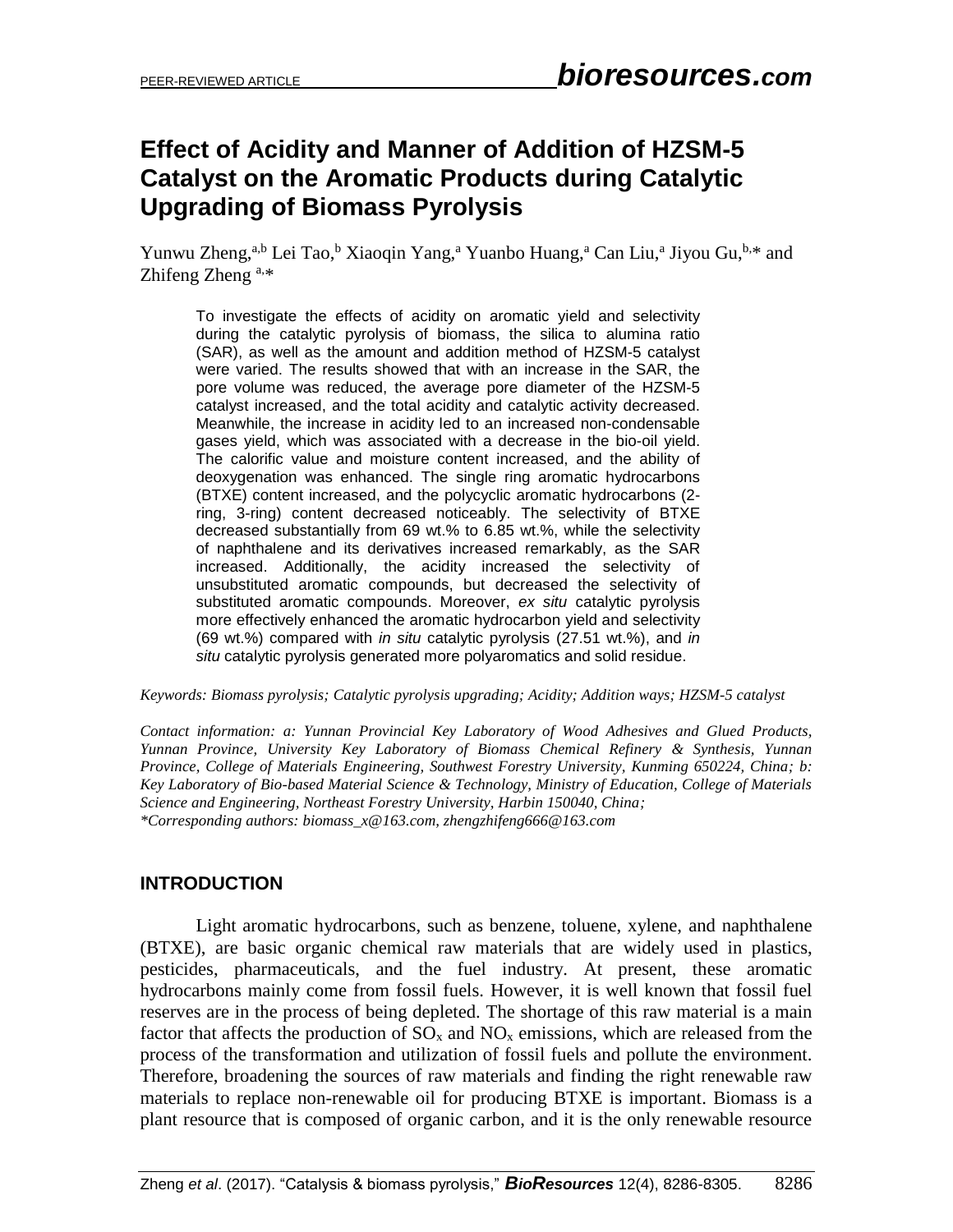that can be used to produce liquid fuels at present. It is also the most extensive source of raw materials. Therefore, biomass has great potential for use as a raw material for the preparation of aromatic chemicals.

The bio-oil produced from traditional biomass by pyrolysis has a high oxygen content, high water content, high viscosity, strong acidity, strong instability, and is not compatible with traditional liquid fuel, which limits its applications (Huber *et al*. 2006; Kunkes *et al*. 2008). The introduction of appropriate catalysts for catalytic pyrolysis to improve the quality of the resultant oil is key to improve this alternative raw material, and it is also a popular topic of research for biomass energy (Jae *et al*. 2014). At present, ZSM-5 is considered to be an ideal catalyst in the field of biomass catalytic pyrolysis because of its strong surface acidity and unique pore structure. It is capable of breaking chemical bonds, achieving shape-selectivity with respect to reaction products, as well as undergoing reactions to deoxygenate and aromatization. It can effectively reduce the content of oxygenated compounds in bio-oil, while increasing the relative content of hydrocarbons (Carlson *et al*. 2009; Zhang *et al*. 2013). The higher catalytic performance of ZSM-5 is mainly due to its strong and unique pore structure. Changing the  $SiO<sub>2</sub>$  to Al2O<sup>3</sup> ratio (SAR) did not affect the overall structure of the catalyst. The acid strength and acid site density, which affected the activity of the catalyst, deactivated the catalyst and affected the quality and distribution of the products (Haw 2002).

Mukarakate *et al*. (2014) upgraded pine pyrolysis vapors using β-zeolite with widely varying SARs. Here, the cited authors demonstrated that decreasing the SAR (increasing number of acid sites) led to an increase in the coke deposition and aromatic upgraded vapor yield. Foster *et al*. (2012) found that the distribution of aromatic hydrocarbon products from glucose pyrolysis changed slightly between samples. The ZSM-5 sample with the highest aluminum content showed the highest selectivity towards smaller aromatic products (benzene and toluene), and samples with a lower amount of aluminum were slightly more selective towards larger products (C8<sup>+</sup> aromatics and polyaromatics). The larger aromatic products included xylenes, ethylbenzene, trimethylbenzene, ethylmethyl benzene, and indane. The optimum aluminum content of the ZSM-5 CFP catalyst to maximize yield of aromatic hydrocarbons occurs at a SAR of 30. Murata *et al*. (2012) used jatropha wastes (husk, seed shell, and branch) as materials, and they found that the selectivity to aromatic compounds in H-ZSM-5 with different Si/Al<sub>2</sub>ratio was similar. But, in USY, aromatic selectivity was  $USY(6.3) > USY(14) > USY(360)$ . In the materials with medium-size pore structure including H-ZSM-5, the aromatic selectivity was H-ZSM-5(280)> ZSM-11(480)> FER(20). Shen *et al*. (2016) studied the catalytic pyrolysis of two lignin samples extracted from Chinese fir and rice straw by pyrolysisgas chromatography/mass spectrometry (Py-GC/MS), concerning the effect of reaction temperatures (550 to 900 °C) and catalyst species (HZSM-5 (25), HZSM-5 (50), HZSM-5 (210), H-b, and H-USY) on the production of specific aromatic hydrocarbons (such as benzene, toluene, and xylene) showed that the yield of specific aromatic hydrocarbons from catalytic pyrolysis of the two lignin samples with HZSM-5 (25) achieved the maximum value at  $650$  °C. Formation of p-xylene was remarkably promoted with the decreased Si/Al ratio of HZSM-5 over that of toluene.

Most papers have focused on the yields and selectivity of aromatic hydrocarbon with traditional manner, and there has been relatively little attention paid to the structure, properties of bio-oil, and the lifetime of the catalyst. At the same time, the effect on the yields and selectivity of aromatic hydrocarbons from upgrading catalytic pyrolysis of biomass with HZSM-5 as a function of the acidity and catalyst addition manner has not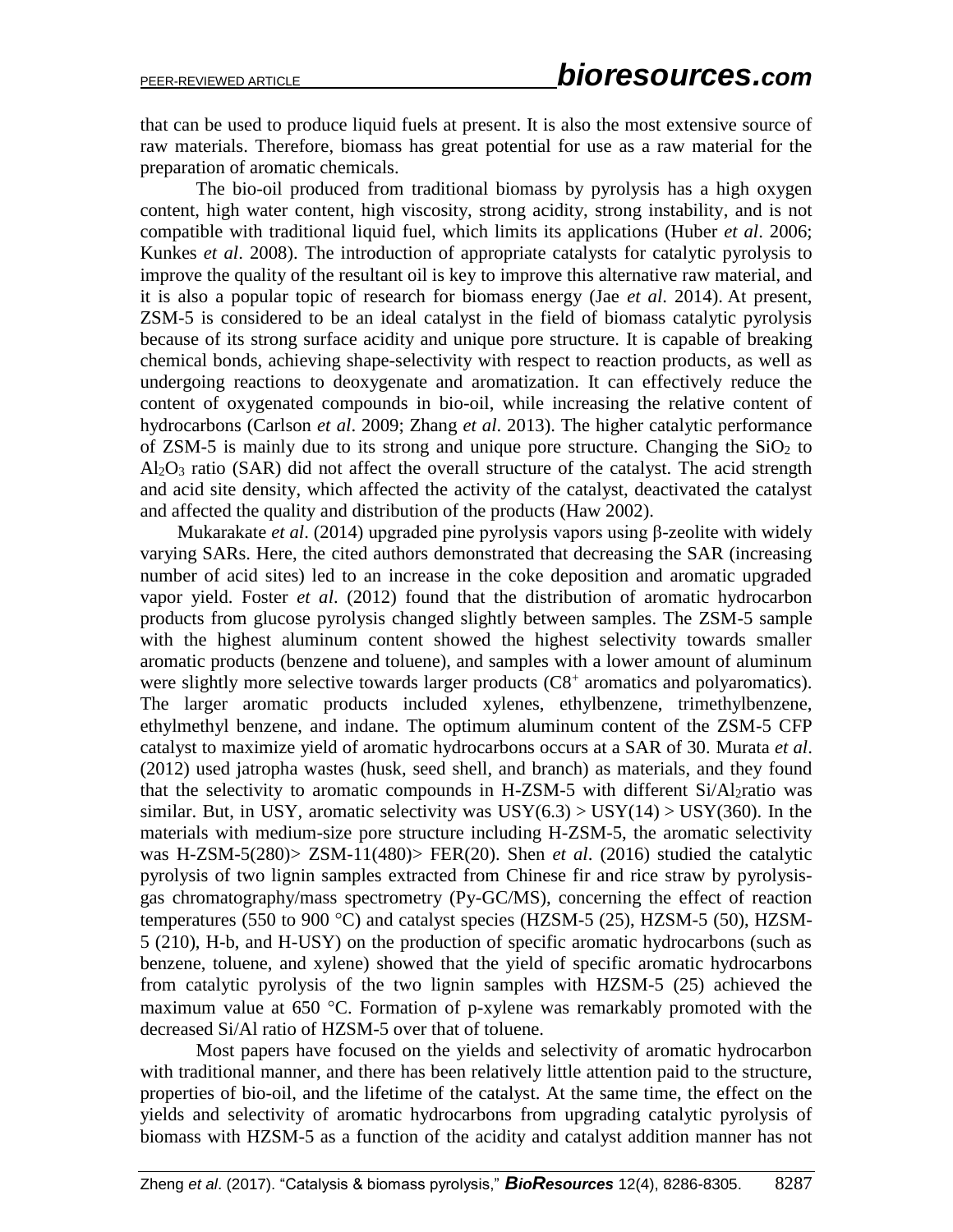been fully investigated. This study investigated the effect of the acid sites, catalyst amount, and catalyst addition manner on the products distribution from catalytic pyrolysis of Yunnan pine with novel statistical methods, and HZSM-5 catalysts with different SARs (25, 38, 50, and 280) were employed. The biomass to catalyst ratios were 1:1, 1:2, 1:3, and 1:5. The physical and chemical properties, such as the mass fraction of oxygen, hydrocarbon ratio and calorific value, chemical structure, and selectivity of aromatics, was used to estimate the activity of the catalyst. The lifetime of catalyst and bio-oil characteristics were also evaluated. The results provided a reference for the preparation of the catalyst and improvement of the bio-oil quality, and opened up a new path for the development and utilization of aromatic compounds produced from biomass.

## **EXPERIMENTAL**

### **Materials**

The Yunnan pine used in this study was collected from Pu'er city in Yunnan Province, China. Prior to the experiments, the Yunnan pine particles were sieved to a particle size of 0.250 mm to 0.420 mm. The feedstock was dried at 105 °C  $\pm$  2 °C until it reached a constant weight, and it was then sealed in bags. The main characteristics of Yunnan pine are listed in Table 1. The proximate analysis of Yunnan pine was conducted on a TG 209 F3 Tarsus (NETZSCH-Gerätebau GmbH, Bavarian State Germany). The moisture, ash, and volatile compounds contents were identified using the ASTM standards ASTM E871 (1982), E1755 (2001), and ASTM E872 (1998), respectively. The fixed carbon content was calculated by the difference. An EA 1108 elemental analyzer (Elementar, Langenselbold, Germany) was used to conduct the ultimate analysis of Yunnan pine. The cellulose, hemicellulose, and lignin contents were determined according to the method of structural carbohydrates and lignin determination in biomass, which was provided by the National Renewable Energy Laboratory (Sluiter *et al.* 2008). Tetrahydrofuran AR was provided by Tianjin Zhiyuan Chemical Reagent Company (Nanjing, China). High-purity nitrogen was provided by Kunming Messer Company (Kunming, China).

| Proximate Analysis (wt.%) | Moisture <sup>a</sup>           | $2.12 \pm 0.17$  |
|---------------------------|---------------------------------|------------------|
|                           | Volatile Compounds <sup>a</sup> | $83.22 \pm 0.98$ |
|                           | Fixed Carbon <sup>a</sup>       | $13.45 \pm 0.42$ |
|                           | Asha                            | $1.21 \pm 0.08$  |
|                           | C                               | $49.66 \pm 0.43$ |
|                           | н                               | $8.23 \pm 0.59$  |
|                           | N                               | $0.21 \pm 0.03$  |
|                           | S                               | $0.13 \pm 0.05$  |
|                           | O <sub>p</sub>                  | $41.77 \pm 0.51$ |
|                           | Cellulose                       | $44.39 \pm 0.52$ |
|                           | Hemicellulose                   | $24.16 \pm 0.83$ |
|                           | Lignin                          | $31.45 \pm 0.46$ |

| Table 1. Proximate, Ultimate, and Component Analyses of Yunnan Pine |  |  |  |  |
|---------------------------------------------------------------------|--|--|--|--|
|                                                                     |  |  |  |  |

a Air-dry basis; **b** By difference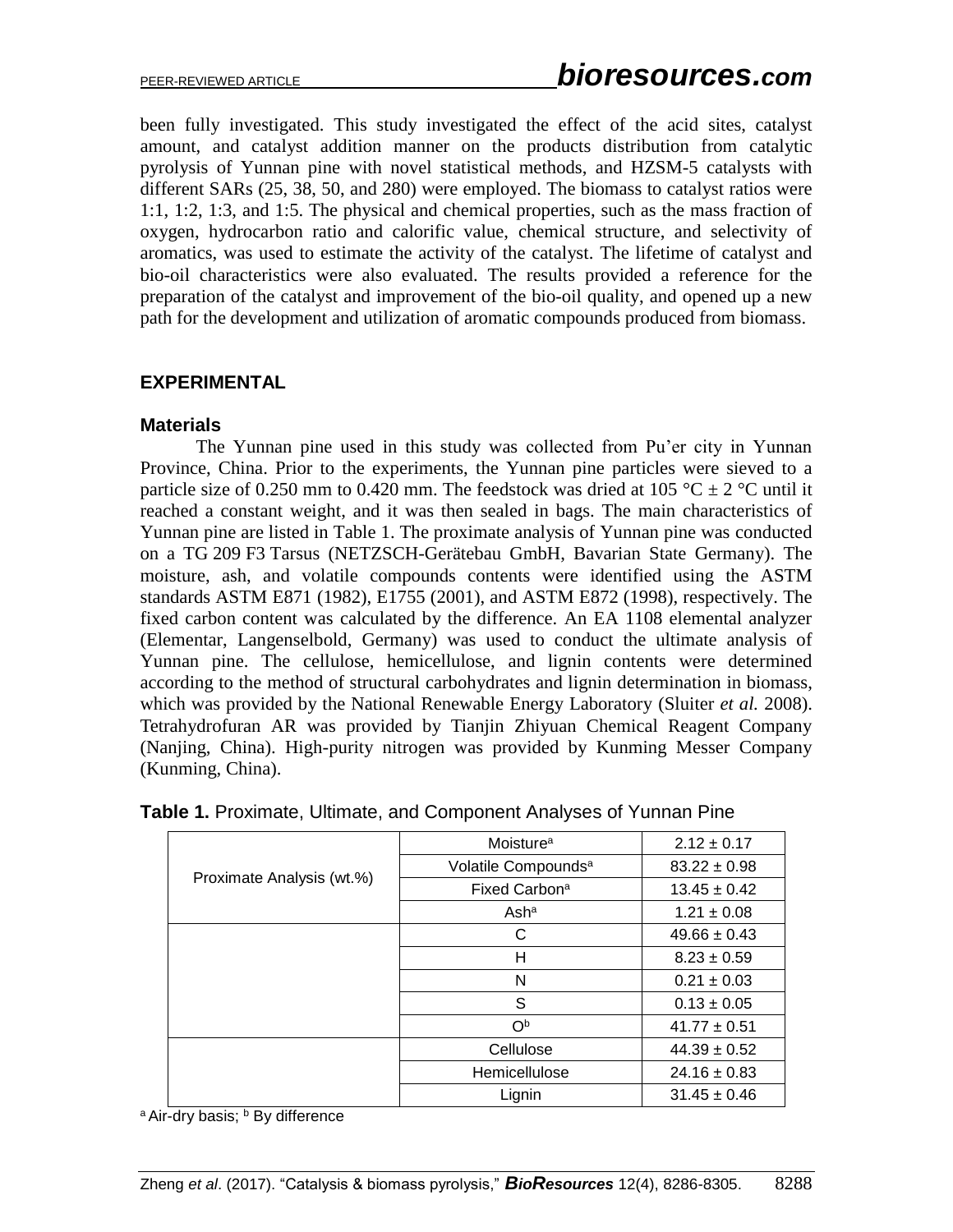The HZSM-5 molecular sieve catalyst with a white bar structure was obtained from the Catalyst Plant of Nankai University (Nanjing, China). The SAR of ZSM-5 was approximately 25. The chemical composition of the catalysts was as follows:  $Al_2O_3$ , 5 wt.% to 5.5 wt.%;  $SiO<sub>2</sub>$ , 80 wt.% to 85 wt.%. The absorption capacities of hexane, cyclohexane, and water were 9.5 wt.% to 10.5 wt.%, 2.0 wt.% to 2.5 wt.%, and 11.0 wt.% to 12.0 wt.%, respectively. Before the experiment, the HZSM-5 was ground manually in a mortar until it could pass through a 0.185- to 0.250-mm sieve.

In this synthesis, sodium silicate was used as silica source, and sodium hydroxide was slowly added to this solution followed by the addition of aluminum nitrate and tetrapropyl ammonium hydroxide (TPAOH). The components were mixed with constant stirring at room temperature. The pH of the resulting gel was then adjusted to 10.5 by adding  $1:1 \text{ H}_2\text{SO}_4$  solution before charging it in Teflon lined autoclave for hydrothermal synthesis at 180  $\degree$ C for 3 days. The resultant powder obtained was thoroughly washed with ample amount of water to remove any residual ions left on the material. The Naform of zeolite thus obtained has been refluxed with 5 N ammonium nitrate solution three times followed by its calcination so as to obtain the proton form of ZSM-5. The main purpose of calcinations is to remove the organic template (TPAOH) by decomposition, leaving the micropores in the zeolite. Throughout this process the mole ratio of silica source and aluminum nitrate was varied to obtain catalysts with different  $SiO<sub>2</sub>/Al<sub>2</sub>O<sub>3</sub>$ ratios.

The catalyst samples were dried in a high temperature carbonization furnace at a temperature of 500  $\degree$ C and activated for 4 h. The samples were then cooled using 0.5 mol/mL NH<sub>4</sub>NO<sub>3</sub> solution impregnation (quality ratio: 1 g:100 mL) with a reaction temperature of 80  $\degree$ C and reaction time of 2 h. Afterwards, the samples were filtered, washed, dried at 105 °C for 12 h, and then calcined at 500 °C for 4 h. The samples were cooled, and the above steps were repeated (Wei *et al*. 2011). The samples were named according to the SAR (SAR25, SAR38, SAR50, and SAR280), and then sealed for the experiment.

### **Methods**

### *Catalytic pyrolysis of biomass*

The fixed-bed reactor for the pyrolysis of Yunnan pine was custom designed for this research. The furnace was heated electrically, and the temperature was measured using a thermocouple located inside the furnace. A schematic diagram of the fixed-bed reactor is shown in Fig. 1. The pyrolysis reaction was conducted in a reactor with a steel pipe that passed through the hole of the furnace. The top of the reactor was connected to a straight condenser. The condenser was kept at approximately  $5^{\circ}$ C using ice water. The distance between the top of the furnace and condenser was approximately 30 cm. First, dry glass fiber was inserted into the vertically installed reactor, and this was used for loading the feedstock. Next, 1.20 g of Yunnan pine was placed into the reactor. The bottom of the reactor was linked with high-purity nitrogen, while the top of the reactor was connected with the condenser. The reactor was purged with high-purity nitrogen for 5 min before the beginning of the experiment. Then, the temperature was increased rapidly to the setting temperature, which was held for 30 min, at a heating rate of 250  $\mathrm{C/min}$ . The nitrogen flow rate was 150 mL/min, the catalytic temperature was 550  $\mathrm{C}$ , the pyrolysis temperature was 450  $^{\circ}$ C, and the biomass to catalyst ratio was 1:2. Then, the obtained bio-oil was dissolved using tetrahydrofuran (THF), and then analyzed. The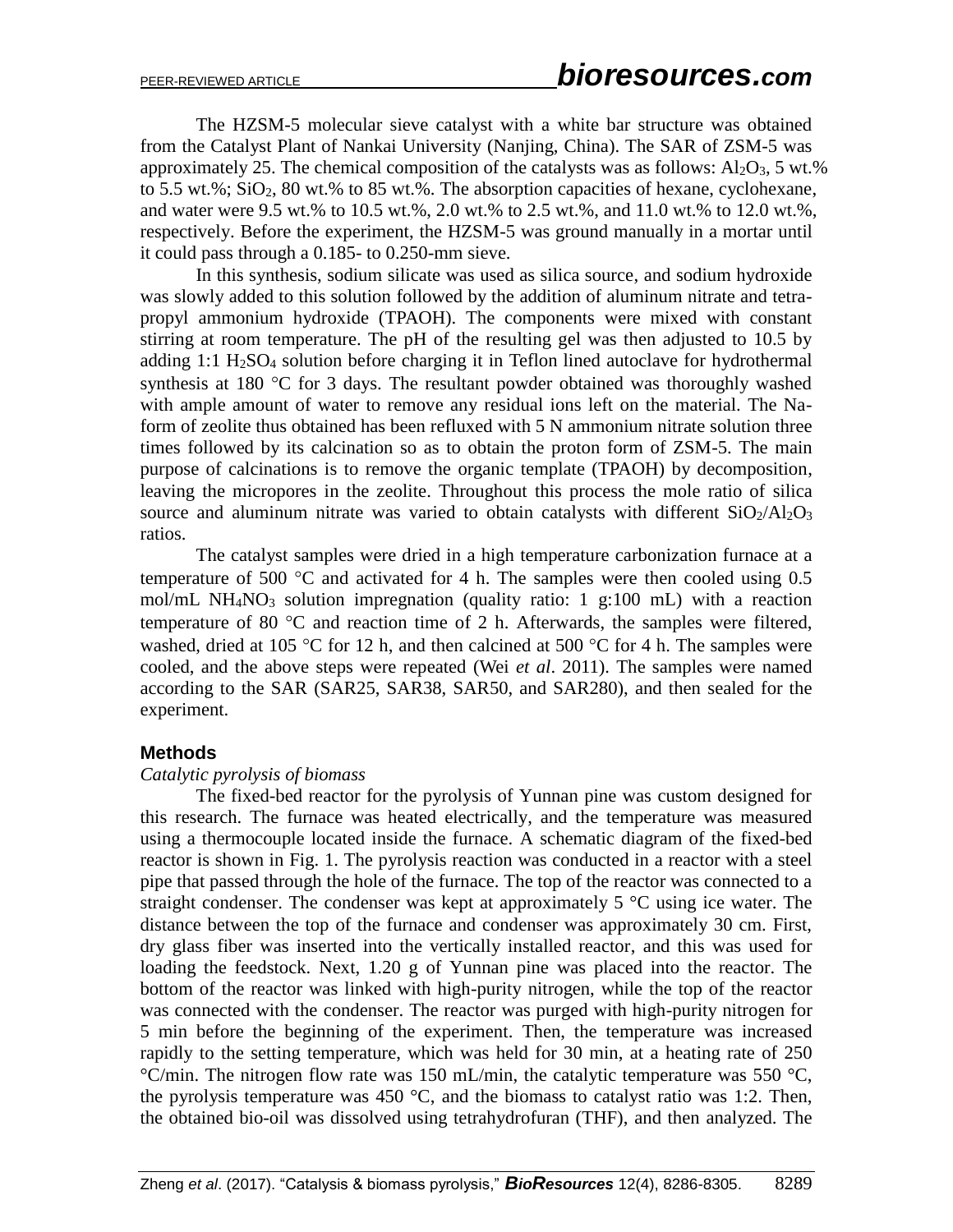THF was used as a solvent for the bio-oil. The bio-char yield was determined by weighing the solid residue. The yield of the gaseous products was calculated from the difference. The following equations were used,

$$
Y_L = \frac{M_1}{M_0} \times 100\% \tag{1}
$$

$$
Y_{S\text{-in-situ}} = \frac{M_2 - M_3}{M_0} \times 100\%
$$
 (2)

$$
Y_{\rm G} = 1 - Y_{\rm L} - Y_{\rm S} \tag{3}
$$

where  $Y_L$  represents the yield of bio-oil  $(\%)$ ,  $Y_{S-in-situ}$  represents the yield of solid residue from *in situ* catalytic pyrolysis  $(\%)$ ,  $Y_G$  represents the yield of non-condensable gas  $(\%)$ , *M*<sup>0</sup> represents the weight of the biomass feedstock (g), *M*<sup>1</sup> represents the weight of the liquid (g),  $M_2$  represents the weight of the solid residue (g), and  $M_3$  represents the weight of the initial catalyst (g).



**Fig. 1.** Schematic diagram of the fixed-bed reactor

#### *Characterization of the catalyst*

A Magna-IR 560 ESP type Fourier transform infrared (FTIR) spectrometer (Thermo Nicolet Corporation, Massachusetts, MA, USA) with a resolution of 4 cm<sup>-1</sup> and equipped with attenuated total reflection (ATR)-FTIR was used to characterize the biomass and torrefied biochars in the range of  $400 \text{ cm}^{-1}$  to  $4000 \text{ cm}^{-1}$ . The samples were placed in a potassium bromide press and scanned 32 times using the transmission method.

X-ray diffraction (XRD) data was obtained from the annealed sample surfaces using an XRD instrument (Rigaku D/max220, Tokyo, Japan). The Cu-K<sup>α</sup> X-ray source (*λ*  $= 0.1542$  nm) was operated at 40 kV and 30 mA with a Ni-filter to extract the K<sub>α</sub> radiation. The data were collected over a scattering angle (2 $\theta$ ) range of 5<sup>°</sup> to 40<sup>°</sup> with a scanning speed of 2°/min. All of the measurements were conducted at room temperature and atmospheric pressure.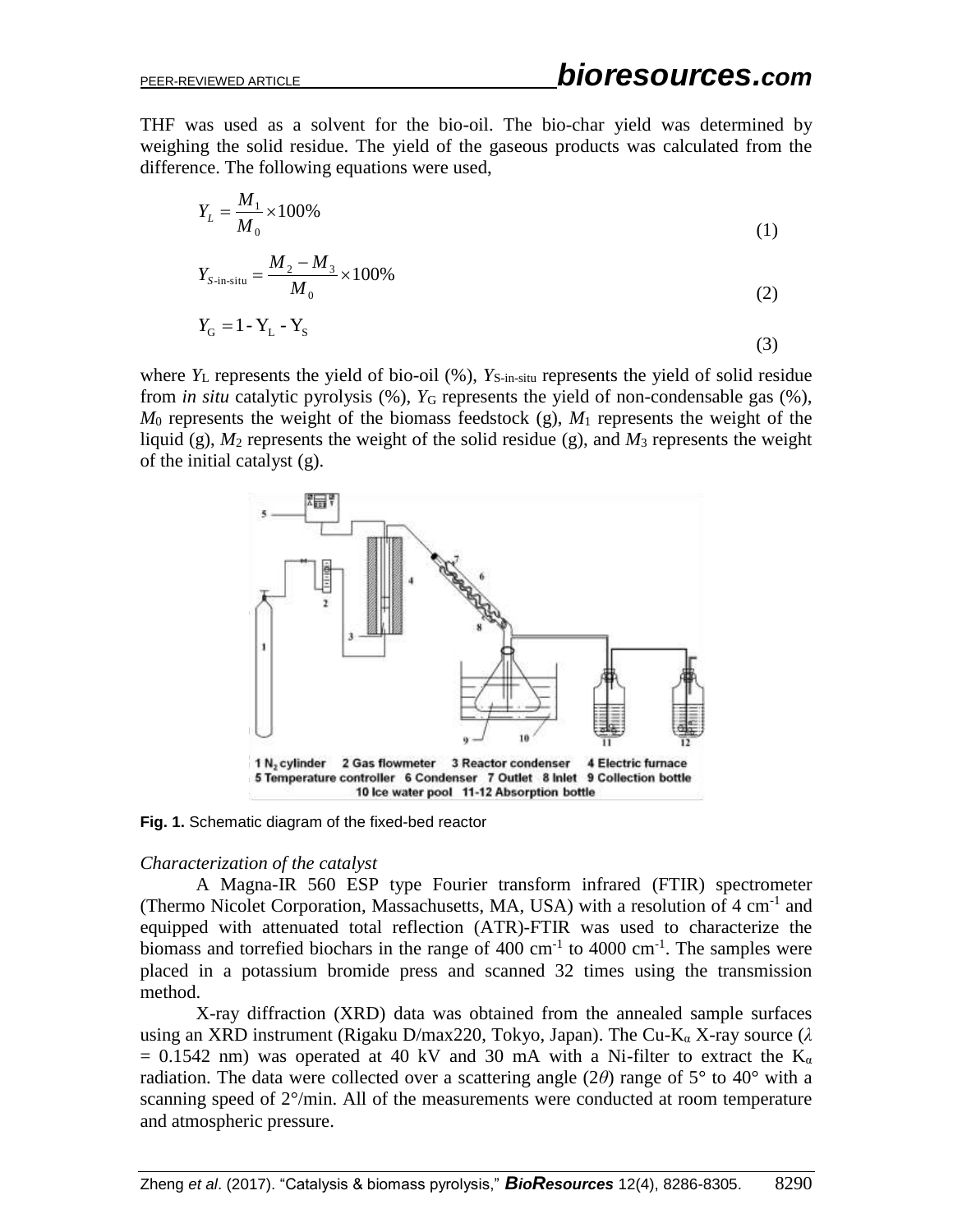The elemental composition of the catalyst samples were measured by inductively coupled plasma atomic absorption spectroscopy (ICP-AES) using a Varian Vista AX CCD axial ICP-AES. For the dissolution of the solid samples, extra-purified water (5 mL) was poured into a 30 mL HDPE bottle, and 0.1g of ZSM-5 was then added. One milliliter of 4.8wt.% HF solution was added to the suspended ZSM-5 solution. After the dissolution, 1ml of 70wt.%  $HNO<sub>3</sub>$  was added to oxidize silicon. The solution was then brought to the 30 mL mark volume by adding extra purified water. The solution was then analyzed by ICP–AES.

The acidities of the catalysts were determined by temperature programmed desorption (TPD; Chemisorption analyser, Quantachrome Instruments, Boynton Beach, FL, USA). The catalysts (approximately 50 mg to 150 mg) were degassed by heating them to 150 °C (2.5 °C/min heating rate) with He flowing for 30 min, and then cooled to 50 °C within 60 min. The sample was allowed to absorb  $NH_3$  gas with a 10% concentration at 50  $\degree$ C for 60 min. The sample was subsequently heated to 500  $\degree$ C at a heating rate of 5 °C/min with He flowing for 120 min to determine its acidity. A blank run for the catalysts, that did not absorb  $NH<sub>3</sub>$ , was performed as a background test. Three different volumes  $(0.5 \text{ mL}, 1 \text{ mL}, \text{and } 1.5 \text{ mL})$  of a standard NH<sub>3</sub> gas  $(10\% \text{ NH}_3 \text{ and } 90\%$ He) were used to calibrate the acidity.

The C, H, N, and O contents of Yunnan pine and the products were quantified using an EA 1108 elemental analyzer (Elementar, Langenselbold, Germany). First, the C, N, and H contents were determined, and the mass fraction of O was calculated by subtracting the contents of the ash, C, N, and H from the total mass of the sample. Moreover, the water content of the bio-oil was analyzed using Karl-Fischer titration. A mixture of methanol and chloroform at a mass ratio of 3:1 was used as the titration solvent.

The higher heating values (HHVs) of the bio-char and bio-oil were calculated using Eq. 4 (Channiwala and Parikh 2002),

HHV(MJ/kg)=0.3491× C + 1.1783× H + 0.1005× S-0.1034× O-0.0151× N-0.0211× A (4)

where *C*, *H*, *S*, *O*, and *N* represent the weight percentages of carbon, hydrogen, sulfur, oxygen, and nitrogen (wt.%), respectively, and *A* is the weight percent of the ash (wt.%).

The surface areas were measured using an ASAP2020 (Micrometrics, New Hampshire, USA) surface area and pore size analyzer. Prior to measurement, the samples were out-gassed at 250 °C for 12 h under vacuum. For analysis, the samples were cooled to -196 °C in a liquid nitrogen bath. Liquid nitrogen was also used as an adsorption gas. The Brunauer-Emmett-Teller (BET) surface area was calculated from the linear portion of the BET plot. The micropore volume and external surface areas were calculated using the t-plot method, and the Barrett-Joyner-Halenda(BJH) model determined the pore size distribution.

A gas chromatography-mass spectrometry (GC-MS) analysis of the bio-oil was performed with an ITQ 900 instrument (Thermo Fisher Scientific, Massachusetts, USA) using an HP-5MS (30 m  $\times$  0.25 mm  $\times$  0.25 µm) capillary chromatographic column. The injector temperature was 280  $^{\circ}$ C, and the split ratio of the carrier gas was 1:10 using high purity helium. First, the oven temperature was held at 50 °C for 5 min, and then the temperature was ramped up from 50 °C to 280 °C at 5 °C/min, which was maintained for 5 min. For the MS, the following parameters were used: an EI ionization method, ionization energy of 70 eV, and scan per second over electron range (m/z) of 30 amu to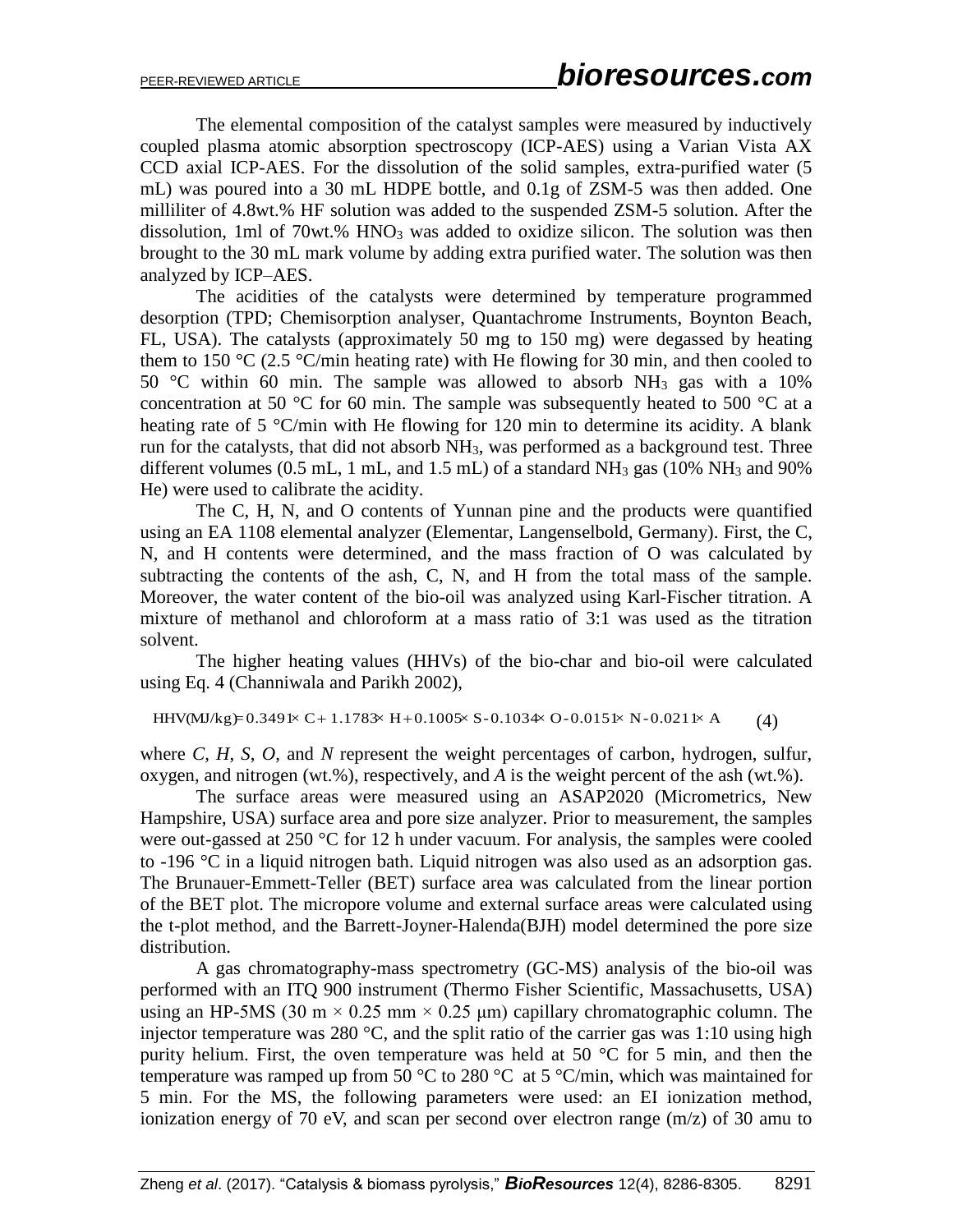500 amu, and an ion source temperature of 230 °C.

# **RESULTS AND DISCUSSION**

## **Catalyst Characteristics**

The physical properties of the HZSM-5 zeolites with different SARs, determined through XRD, N<sup>2</sup> physisorption, and NH3-TPD analyses, are shown in Tables 2 and 3 and in Figs. 2 and 3.



**Fig. 2.** XRD patterns of the HZSM-5 zeolites with various SARs

Figure 2 shows the XRD patterns of the HZSM-5 samples prepared with various SARs. The XRD characteristic peaks were at 2 $\theta$  values of  $8^\circ$ ,  $9^\circ$ ,  $23^\circ$ , and  $25^\circ$ , which indicated that the catalyst had a special structure of zeolite molecular sieve-five (MFI) (a new topologic type of tetrahedral framework, which contains a large fraction of fivemembered ring of silicon-oxygen tetrahedral structure. The framework outlines a threedimensional system of intersecting channels defined by 10-rings of oxygen ions in all three directions. The diameters of two intersecting ten-membered ring channels are  $5.1 \times 5.5$  and  $5.4 \times 5.6$ Å, respectively, and the size of the intersection of the two channels is 0.9 nm (Veses *et al*. 2015; Wang *et al*. 2015). The existence of these diffraction peaks showed that there was good regularity of the molecular sieve structures. All of the samples had similar XRD patterns, and there was little change in the intensity of the diffraction peaks, which indicated that the catalysts with different SARs did not destroy the molecular sieve crystal skeleton structure and there was no remarkable change in the grain size among the material.

The NH3-TPD analysis was used to investigate the acid properties of the HZSM-5 catalysts with various SARs, and the results are shown in Fig. 3. Based on the NH3-TPD results, the acid properties of the catalysts were determined (Table 2). The number of acid sites of the HZSM-5 gradually decreased with an increased SAR. The total acidity was 0.67 mmol/g of catalyst for SAR25 and 0.13 mmol/g of catalyst for SAR280. Meanwhile, for the elution temperature, the desorption temperature peak was at approximately 150  $^{\circ}$ C to 350 °C, which represented the weak acid sites. The peak was mainly attributable by the surface of the Si-OH zeolite. At the same time, the 350  $\degree$ C to 500  $\degree$ C peak represented the strong acid sites that were mainly composed of silicon hydroxyl aluminum (Si-OH-Al) zeolite, which was closely related to the content of aluminum in the skeleton (Chen *et al*. 2011).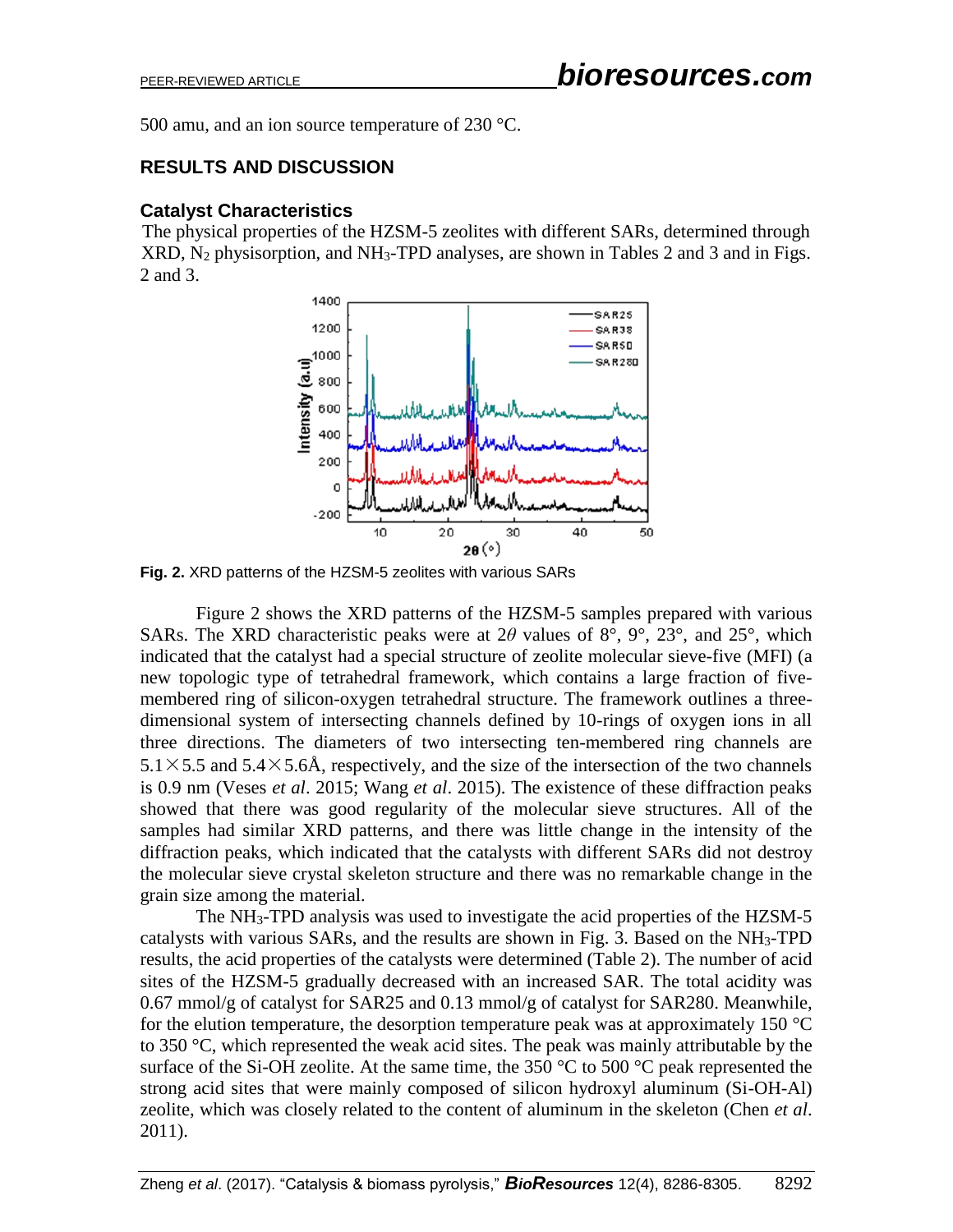

**Fig. 3.** NH3-TPD profiles for the HZSM-5 zeolites with various SARs

| <b>SAR</b>   | Total Acidity (mmol/g) | Peak Temperature $(°C)$ | Peak Temperature $_2$ ( $^{\circ}$ C) |
|--------------|------------------------|-------------------------|---------------------------------------|
| HZSM-5 (25)  | 0.67                   | 169.4                   | 471.6                                 |
| HZSM-5 (38)  | 0.62                   | 165.5                   | 457.5                                 |
| HZSM-5 (50)  | 0.34                   | 157.3                   | 439.2                                 |
| HZSM-5 (280) | 0.13                   | 155.5                   | 412.5                                 |

**Table 2.** Physical Properties of the HZSM-5 Catalysts with Different SARs

As the SAR decreased, the desorption temperatures of  $T_1$  and  $T_2$  were gradually shifted to higher values. This was due to the increased Al concentration, and the strong acid sites with Si-OH-Al that gradually increased, which effectively increased the number of Brönsted acid sites and hydrophilic nature of the catalyst. This in turn influenced the total acidity of the catalyst, and the enhancement of acidity promoted the cracking reaction, which was conducive to the macromolecular cracking products and hydrogen transfer reaction. Meanwhile, as the SAR of the HZSM-5 decreased, the increased polarity of the framework helped to energetically stabilize the polar oxygenates, which are important intermediates during pyrolysis. This stabilization makes it more energy demanding to remove oxygen *via* decarbonylation, decarboxylation, or dehydration. From the point of view of deoxidation and the production of aromatic hydrocarbons, the transformation of lignin-derived oxygen-containing compounds and aromatic hydrocarbons was enhanced. This finding was in agreement with the findings of Al-Dughaither and de Lasa (2014).

Figure 4 and Table 3 show the specific surface areas and pore structures of the HZSM-5 catalysts with different SARs. The results indicated that after the subsequent exchange processing, the BET surface areas of the zeolites were between  $257 \text{ m}^2/\text{g}$  and  $309 \text{ m}^2/\text{g}$ . This was due to the impregnation process, where H atoms with a smaller radius got into the pores of the molecular sieve, and covered part of the inner surface. The specific surface areas were different, but the pore sizes were not. The materials with higher surface areas generally had slightly higher pore volumes, but overall, there was little difference in the pore volumes. It was confirmed by the nitrogen adsorption measurements that all of the samples had micro porous volumes of approximately 0.1 cm<sup>3</sup>/g to 0.2 cm<sup>3</sup>/g and mesoporous volumes between 0.05 cm<sup>3</sup>/g to 0.09 cm<sup>3</sup>/g (Table 3). Table 3 did not reveal any obvious correlation between the pore structures of the catalysts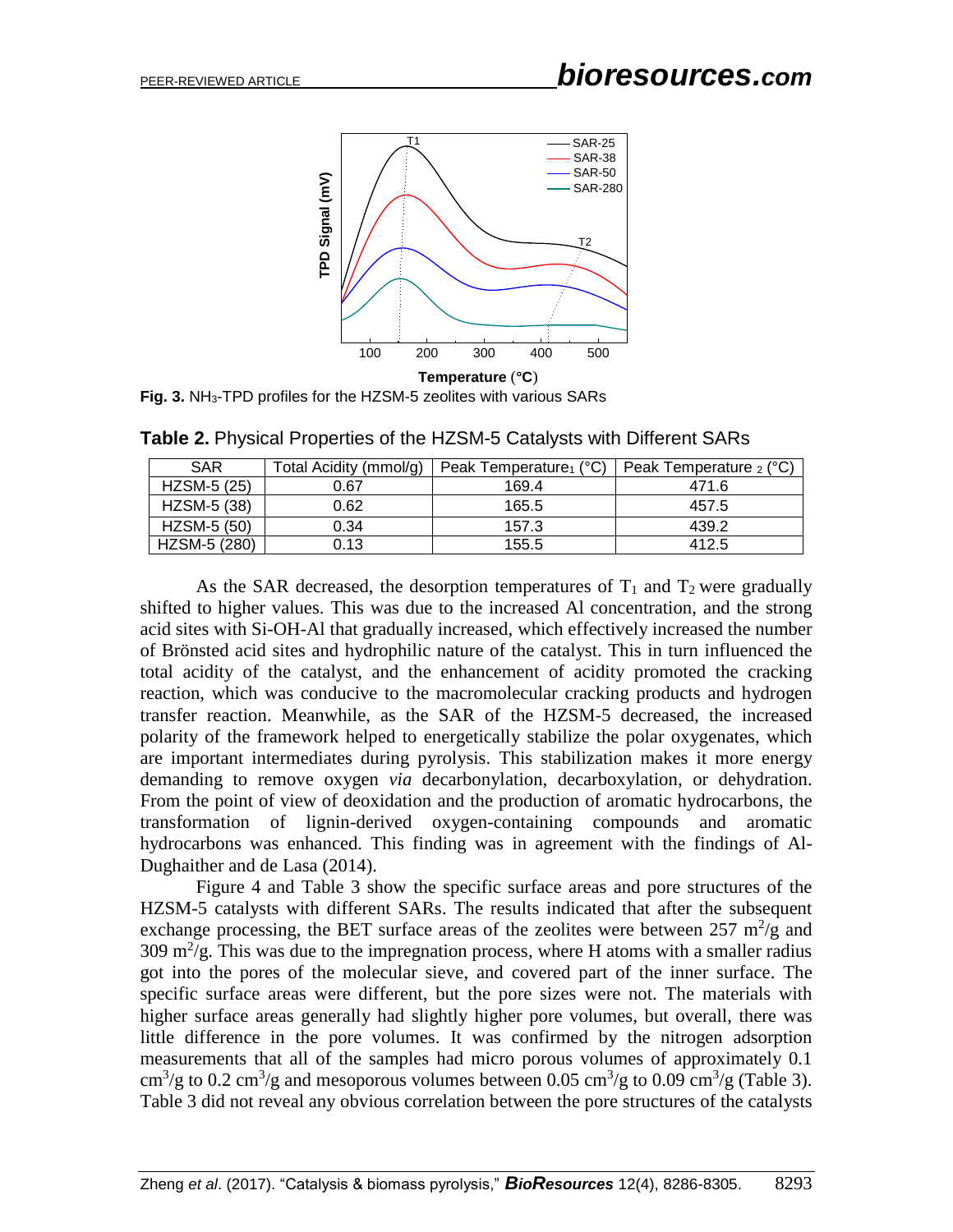used in this study and the SAR. These results were the same as for a previous study by Kim *et al*. (2015).



**Fig. 4.** Pore structure parameters of the catalysts

| Table 3. Pore Structure Parameters of the HZSM-5 Catalysts with Different |  |
|---------------------------------------------------------------------------|--|
| <b>SARs</b>                                                               |  |

| Sample            | Si/Al | $\mathsf{S}_{\mathsf{BET}}$<br>$(m^2/q)^a$ | S <sub>micro</sub><br>$(m^2/q)^b$ | $S_{\text{ext}}$<br>$(m^2/q)^b$ | Vtotal<br>(mL/g) <sup>c</sup> | V <sub>meso</sub><br>$(mL/q)^d$ | V <sub>micro</sub><br>$(mL/g)^b$ | D <sub>pore</sub> size<br>(nm)ª |
|-------------------|-------|--------------------------------------------|-----------------------------------|---------------------------------|-------------------------------|---------------------------------|----------------------------------|---------------------------------|
| SAR <sub>25</sub> | 25.8  | 308.13                                     | 148.55                            | 159.58                          | 0.2638                        | 0.1969                          | 0.07698                          | 3.42                            |
| SAR <sub>38</sub> | 37.7  | 312.63                                     | 174.43                            | 136.82                          | 0.2612                        | 0.1759                          | 0.09083                          | 3.37                            |
| SAR <sub>50</sub> | 48.3  | 284.40                                     | 154.67                            | 121.61                          | 0.2370                        | 0.1639                          | 0.08373                          | 3.43                            |
| <b>SAR280</b>     | 282.1 | 257.33                                     | 135.75                            | 121.58                          | 0.2011                        | 0.1495                          | 0.0516                           | 4.12                            |

 $^{\text{a}}$  From N $_2$  absorption measurement (BET method);  $^{\text{b}}$  t-plot method;  $^{\text{c}}$  BJH method;  $^{\text{d}}$  by difference method

Figure 5 shows the FTIR spectra of HZSM-5 catalysts with different SARs.



**Fig. 5.** FTIR spectra of the HZSM-5 catalysts with different SARs

The absorption bands near 800 cm<sup>-1</sup>, 1084 cm<sup>-1</sup>, and 1220 cm<sup>-1</sup> were characteristic of SiO<sup>4</sup> tetrahedron units, which showed the internal vibration of the SiO4/AlO<sup>4</sup>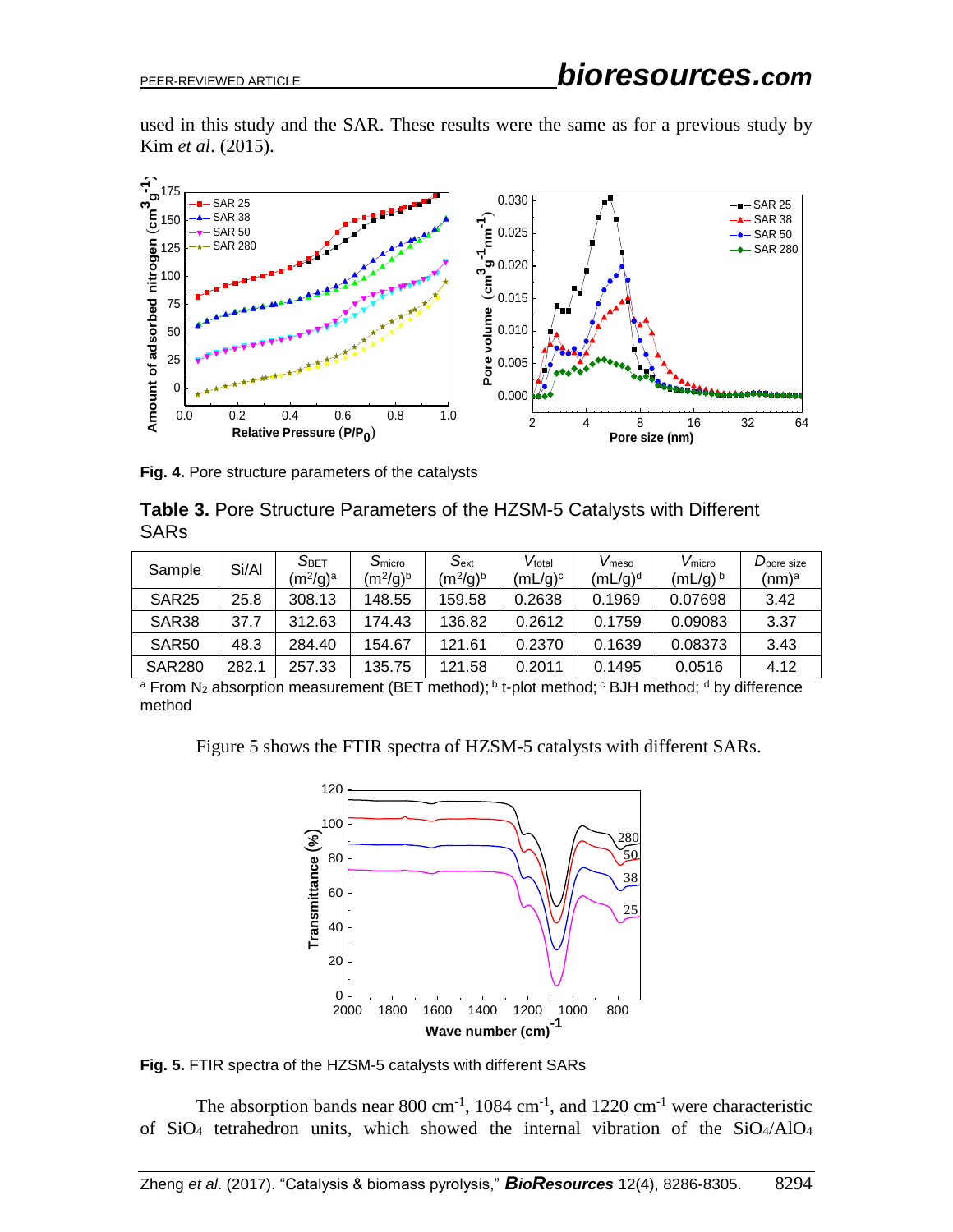tetrahedral for ZSM-5, silica, and quartz. The characteristic band at  $1220 \text{ cm}^{-1}$  was the external stretching vibration, which indicated the presence of a structure that contained four chains of 5-membered rings arranged around a two-fold screw axis, such as in the  $ZSM-5$  structure. The characteristic band at  $1084 \text{ cm}^{-1}$  was the internal asymmetric stretching vibration of the Si-O-T linkage, and the band at  $800 \text{ cm}^{-1}$  was the symmetric stretching vibration of the external linkage (Shirazi *et al*. 2008). As shown in Fig. 5, these characteristic peaks became wider and shifted towards higher wave numbers as the SAR increased, which confirmed that as the SAR decreased, the Al content increased.

# **Catalytic Pyrolysis of Biomass**

### *Effect of the pyrolysis temperature*

Figure 6 illustrates the effect of the pyrolysis temperature (400  $\degree$ C, 450  $\degree$ C, 500 °C, 550 °C, 600 °C, and 650 °C) on the aromatic selectivity of the pyrolysis products for SAR25. The experimental conditions were a feedstock particle size between approximately 0.250 mm and 0.420 mm, nitrogen flow rate of 150 mL/min, catalytic temperature of 550 °C, and biomass to catalyst ratio of 1:2 (wt.%). As shown in Fig. 6, the total aromatic selectivity (*S*<sub>BTXE</sub>) slightly increased from 67.72% to 69% as the pyrolysis temperature increased from 400  $^{\circ}$ C to 450  $^{\circ}$ C, but as the temperature further increased, from 450 °C to 650 °C, this trend reversed.



**Fig. 6.** Effect of the reaction temperature on the aromatic products distribution

The lowest total aromatic selectivity  $(17.3 \text{ wt.})$  was obtained at 650 °C. This result was nearly in accordance with a previous report by Acikgoz and Kockar (2007). High temperatures inhibited the reaction because the aromatic products underwent hydrogen transfer and polymerization reactions, which are both exothermic reactions. As a result, the content of the single ring aromatic hydrocarbons was reduced, and these compounds were transformed into polycyclic aromatic hydrocarbons. The formation of polycyclic aromatic hydrocarbons at high temperatures caused deterioration of the catalyst structure, which reduced the deoxidation ability. In contrast, an increase in the pyrolysis temperature increased the yield of  $CO<sub>2</sub>$  and  $CO<sub>1</sub>$ . The large increase of these gas contents dramatically decreased the concentration of organic vapor, and thus, decreased the production of hydrocarbons over the zeolite catalyst bed (Wang *et al*. 2014). For different reaction temperatures, the benzene, toluene, and xylene selectivities were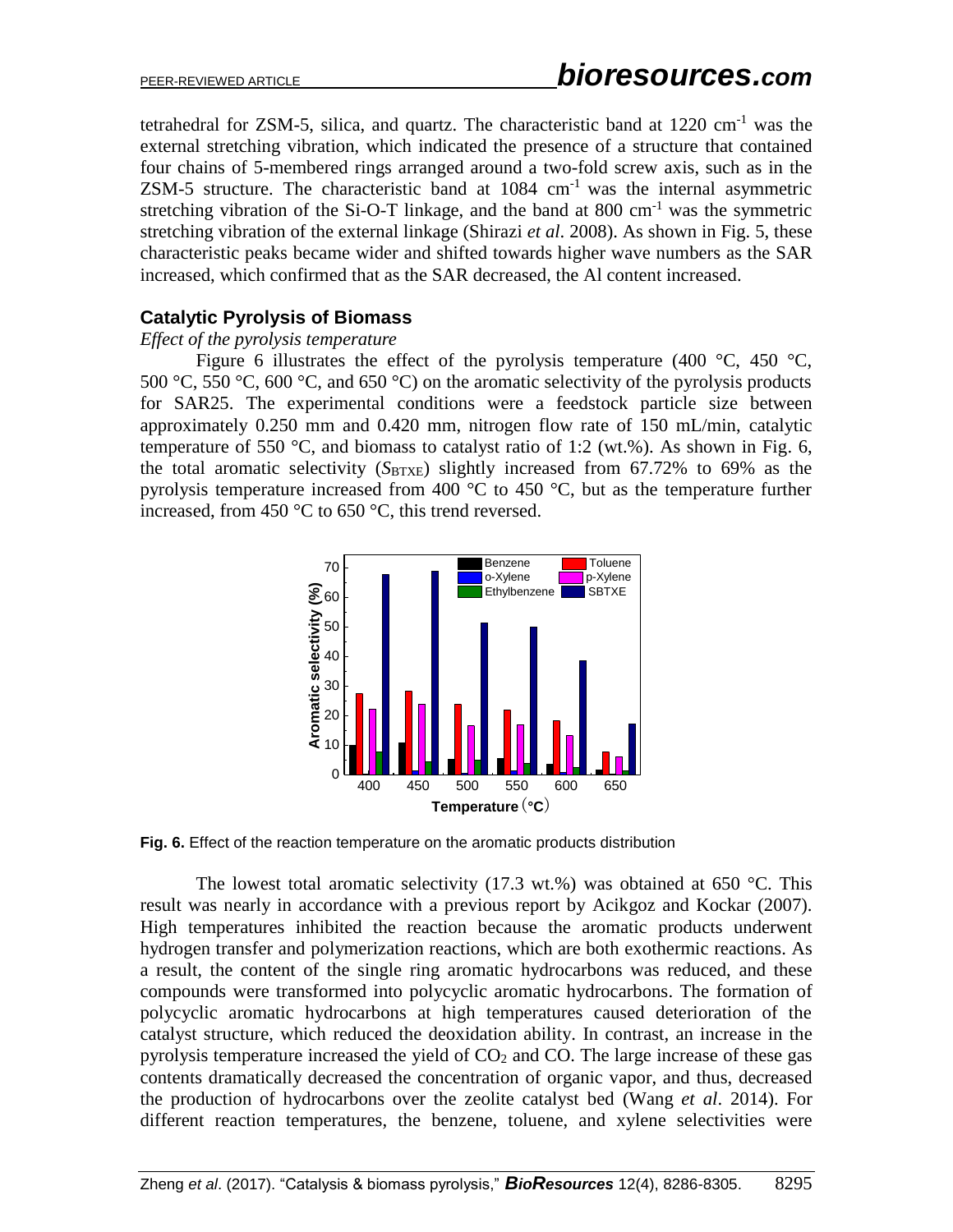different. As the reaction temperature increased, the selectivities of benzene and toluene increased for 450 °C to 500 °C, then decreased for 500 °C to 650 °C. The xylene and ethyl benzene contents noticeably decreased at higher temperatures. High temperatures favored the cracking of ethyl benzene into benzene and ethylene, while at the same time, the alkylation reaction (a typical exothermic reaction) of xylene decreased. Because of the high temperatures, benzene and toluene did not easily produce an alkylation reaction and only generated more low carbon hydrocarbons, and as such, the selectivity of these compounds also decreased (Zhang *et al*. 2009). Therefore, after comprehensive considerations of the yield and selectivity of the aromatics, the optimal experimental temperature was 450 °C.

#### *Effect of SARs on the product yield*

As shown in Fig. 7, the SAR's effect on the pyrolysis products' yield was a remarkable decrease of the yield of bio-oil but the yield of bio-gas increased compared to the pyrolysis reaction without catalyst. At the same time, with an increased SAR, the liquid yield increased, while the yield of bio-gas clearly decreased. This was related to the acidity of the catalyst. The increased number of Brönsted acid sites promoted the decomposition of biomass into molecular fragments. The more acidic the surface is, the more conducive it is to the catalytic pyrolysis of biomass (Yu *et al*. 2014). Thus, when the SAR was 25, the yield of bio-oil was lower, with a higher content of gaseous products, such as H2, CO, CO2, CH4, olefins, *etc*. (Huang *et al*. 2012). The effect of catalytic deoxygenation was not complete for SAR280, and the liquid phase was higher because of the weaker acidic strength.



**Fig. 7.** Product yields from the catalytic pyrolysis of pine with different SARs

Table 4 displays the effect of the SAR on the properties of the five bio-oils. As shown in the table, the improvement to the catalytic pyrolysis vapor phase effectively improved the characteristics of the bio-oil, and the heating value increased 27.7 wt.%. As the SAR decreased, the H/C ratio and oxygen content decreased and the effect of deoxygenation was major. In addition, the calorific value increased noticeably, and the catalytic effect also increased. This was because the acidity of the catalyst was closely related to the SAR. The reaction performance depended on the number of acid centers and the acid density. With an increase of the SAR, the surface hydrophobicity of the catalyst was enhanced, the acidity of the surface was decreased, and the number of active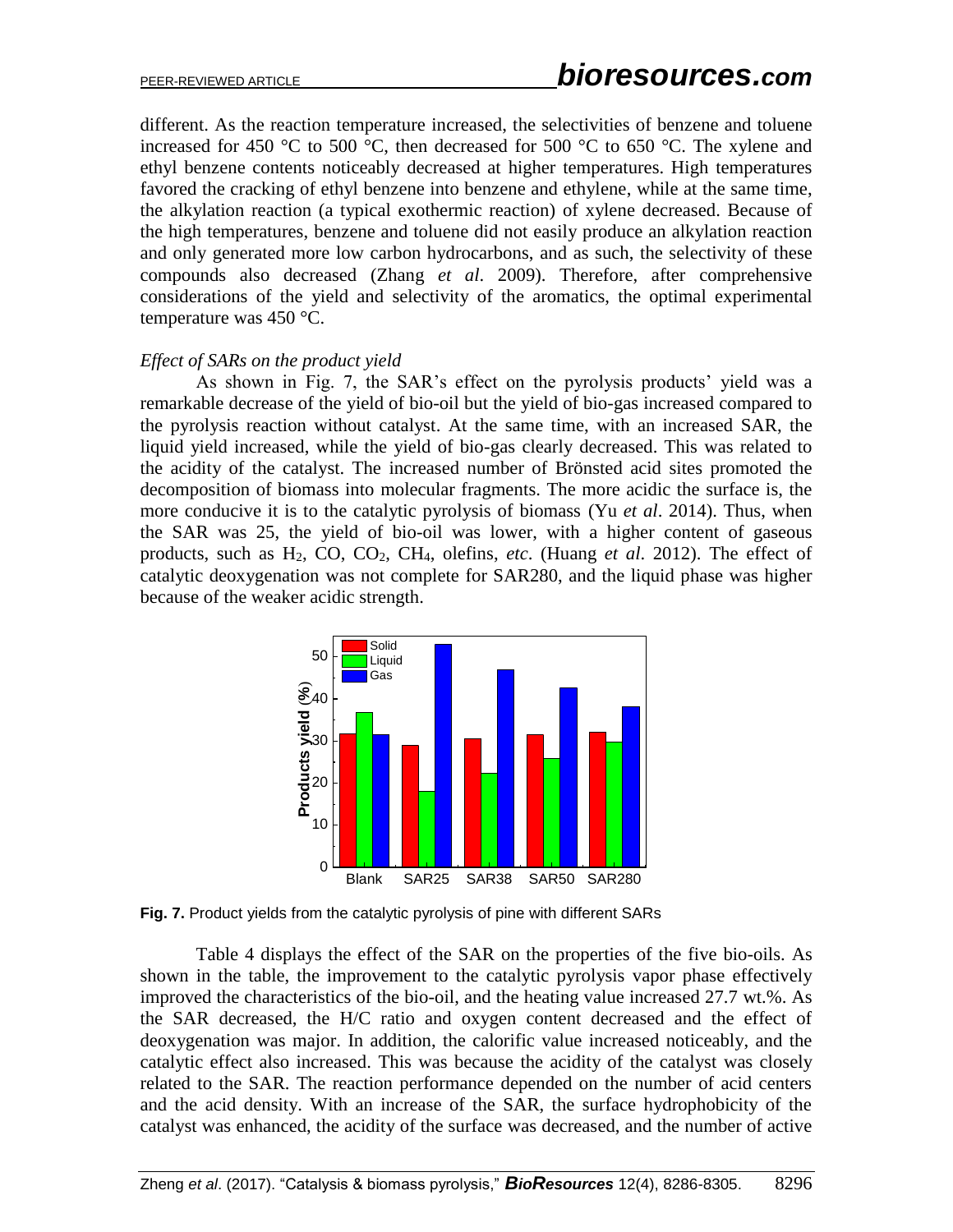centers was reduced; therefore, the catalyst was less hydrophobic, which was more beneficial to the enhancement of the role of organic compounds.

| <b>SAR</b>        | С     | н    | N    | O <sup>a</sup> | H/C Mole<br>Ratio | O/C Mole<br>Ratio | <b>HHV</b><br>(MJ/kg) | Water<br>Content<br>(wt.%) |
|-------------------|-------|------|------|----------------|-------------------|-------------------|-----------------------|----------------------------|
| <b>Blank</b>      | 55.58 | 7.64 | 1.28 | 35.5           | 1.65              | 0.48              | 24.72                 | 20.15                      |
| SAR <sub>25</sub> | 68.97 | 8.26 | 1.12 | 21.65          | 1.44              | 0.24              | 31.55                 | 6.75                       |
| <b>SAR38</b>      | 67.61 | 8.12 | 1.07 | 23.2           | 1.44              | 0.26              | 30.76                 | 4.38                       |
| SAR <sub>50</sub> | 65.85 | 8.11 | 1.11 | 24.93          | 1.48              | 0.28              | 29.95                 | 2.96                       |
| <b>SAR280</b>     | 59.18 | 7.09 | 1.06 | 32.67          | 1.44              | 0.41              | 25.62                 | 2.01                       |

**Table 4.** Elemental Analysis of the Different Upgraded Bio-oils

a: Calculated by difference

The surface acidity determined the number of catalytic active centers. When the hydrophobic property was poor and the HZSM-5 molecular sieve was exposed to water, the catalytic performances were reduced (Ramaiah *et al*. 2013). Therefore, the SAR280 acid center had a lower density, and the catalytic performance was weaker. The hydrophobicity of the SAR25 catalyst, which had more active centers, was poor, but the catalytic performance was better. At the same time, after the addition of the catalyst, the water content of the bio-oil increased. The catalyst provided a large number of micro pores, which was beneficial to the removal of hydrogen and oxygen; thus more pyrolysis vapor was converted into water. Moreover, the water content increased with increased SAR, and the water content clearly decreased due to the secondary cracking of the initial pyrolysis steam (Amutio *et al*. 2012).

Figure 8 displays the infrared spectrums of bio-oil obtained under different SAR. The C-O stretching vibration at about  $1050 \text{ cm}^{-1}$  indicated phenolics, alcohols, ethers, and esters were present in the bio-oil.



**Fig. 8.** FTIR spectra of the bio-oil with different SARs

The  $C=O$  bond at 1715 cm<sup>-1</sup> mainly gave the evidence of [carboxylic](javascript:void(0);) [acids](javascript:void(0);). The [absorption](javascript:void(0);) [peak](javascript:void(0);) at  $2950 \text{ cm}^{-1}$  was attributed to the C-H stretching and this demonstrated the presence of alkyl groups. The wide [absorption](javascript:void(0);) [peak](javascript:void(0);) between  $3300 \text{ cm}^{-1}$  and  $3400 \text{ cm}^{-1}$ was attributed to the stretching vibration of O-H, accounting for the presence of alcohols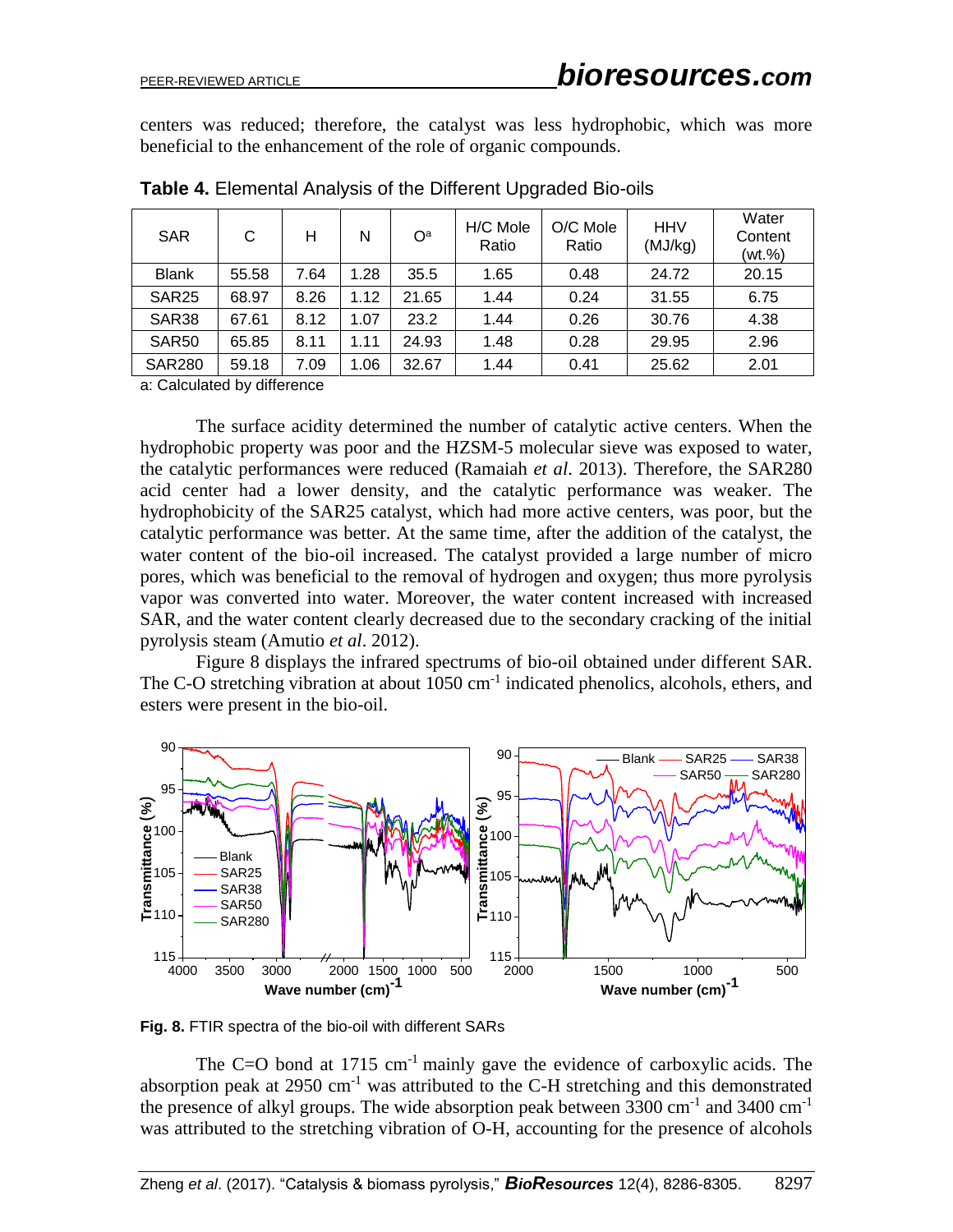and phenols. The signals at  $1160 \text{ cm}^{-1}$  and  $1080 \text{ cm}^{-1}$  indicate deformation vibrations of C–H bonds in guaiacyl rings and deformation vibrations of C–O bonds in secondary alcohols and aliphatic ethers, respectively. Lastly, the signal at  $830 \text{ cm}^{-1}$  is due to the substituted aromatic structure (including naphthalenes).

A comparison of the spectra revealed that the bio-oil is mainly composed of oxygen-containing compounds, such as alcohols, phenols, esters, and ketones under the conditions without the catalyst. Regarding the *ex-situ* catalytic pyrolysis upgrading processes with the HZSM-5 catalyst, the oxygen-containing functional groups (–OH , C=O, and C-O) of bio-oil decreased, and aromatic ring C-H stretching increased, which agreed with the results of GC-MS of bio-oil. That is, the products were essentially similar, and only the contents were different.



*Effect of SARs on the selectivity of the aromatic products*

**Fig. 9.** Aromatic products and selectivity during vapor upgrading with ZSM-5 zeolites with different SARs; a: total aromatic products; b: 1-ring aromatic hydrocarbon (AH) selectivity; c: 2 ring AH selectivity; and d: carbon number

As the SAR increased, which corresponded to a six-fold increase in the acid density from a minimum acidity of 0.13 mmol/g to a maximum acidity of 0.67 mmol/g, the content of 1-ring aromatic hydrocarbons from the biomass pyrolysis decreased, and the content of 2- and 3-ring aromatic compounds increased (Fig. 9a). The single and double rings changed remarkably. This was because on the inside of the molecular sieve,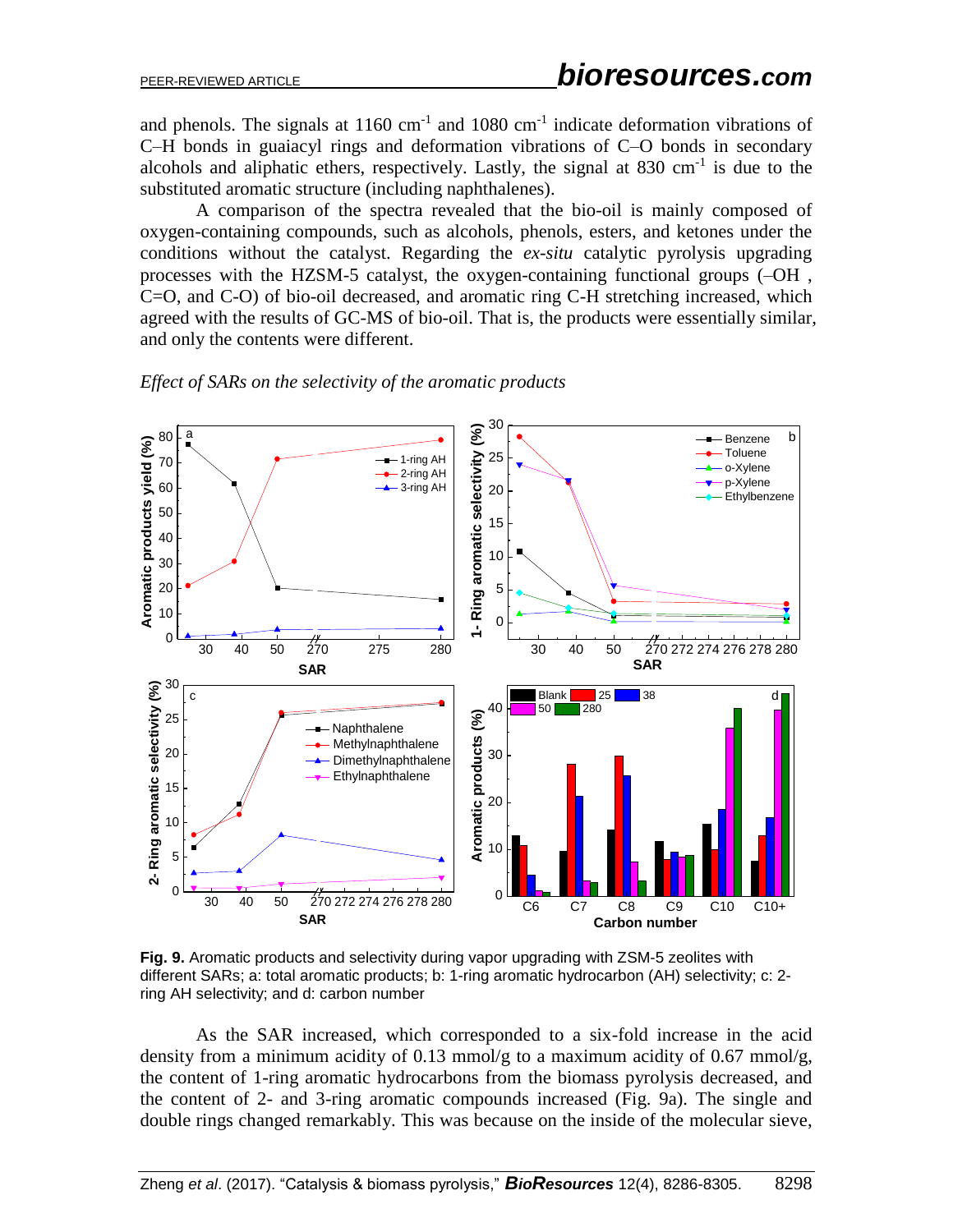acid-catalyzed oxygenated compounds underwent polymerization, decarbonylation, decarboxylation, and cracking reactions. Because of the protons at the acid sites of the molecular sieve, the hydrocarbons generated a positive carbon ion and further released the β-H generating C2-C6 olefins. The olefins underwent polymerization, cyclization, and hydrogen transfer reactions, and produced aromatics. The acid dehydration capacity was enhanced, and the cracking reaction was promoted, which was conducive to the cracking of large molecular products. In addition, the Diels-Alder reaction of olefins was promoted and produced aromatics. The catalyst with a lower acid strength was not conducive to the occurrence of the hydrogen transfer reaction; thus the content of aromatics was lower (Mihalcik *et al*. 2011). The selectivity of aromatics for different SARs were different. The selectivity of 1-ring aromatics (BTX) decreased when the SAR increased. The selectivities of toluene and p-xylene in the SAR25 were the highest. The selectivity of aromatics varied with acidity. The content of BTX compounds, such as benzene, toluene, and xylene, decreased with increased SAR. The highest selectivity of BTX was obtained for SAR25 (Fig. 9b), which may have been due to the formation of toluene by the reaction of single ring and multi-substituted 1-ring aromatics that underwent a disproportionation reaction (Tsai *et al*. 1999). The increased proximity of the acid sites promoted reactions that led to a higher degree of cyclization, rather than alkyl addition and transalkylation reactions. Because p-xylene had a diameter of 0.51 nm, which was less than the average pore size of the molecular sieve (0.51 nm  $\times$  5.5 nm), the resistance to diffusion within the molecular sieve was relatively small. This resulted in a higher xylene selectivity. As shown from the selectivity of the 2-ring aromatic compounds displayed in Fig. 9c, the selectivities of naphthalene and methyl naphthalene increased with increased SAR, while the selectivity of di-methyl naphthalene was reduced and the change of ethyl naphthalene was nearly constant. Figure 9d shows the effect of the SAR on the carbon number. The selectivity of C7, C8 (benzene, toluene) in the bio-oil was higher for lower SARs, while the content of the polycyclic aromatic hydrocarbons (naphthalene, methylnaphthalene, anthracene, *etc*.) remarkably increased with higher SARs. Finally, it was interesting to note that while the mono-methylated aromatic compounds were the most selective products in each ring family for all of the ZSM-5 catalysts tested, the increase of the SAR resulted in benzene, naphthalene, and anthracene selectivities of 92.4, 76.2, and 53.8 wt.%, respectively. The substituted aromatic content increased with an increase in the SAR, and the non-substituted aromatic content decreased. This result was nearly in accordance with a previous report by Engtrakul *et al*. (2016).

### *Effect of addition method on the selectivity of aromatic products*

To investigate the effect of the addition method on the aromatic hydrocarbons of biomass catalytic pyrolysis, the catalysts were added by *in-situ* and *ex-situ* methods. As shown in Fig. 10, it was found that the content of solid residue was not very different, and the mixed pyrolysis solid residues was slightly higher for *in-situ* catalytic pyrolysis than for the *ex situ* catalytic pyrolysis. These results agreed with the results of Wang *et al*. (2012). For *in-situ* catalytic pyrolysis, the lower mass transfer rates, as previously described, had enhanced the coke-forming reactions, which would explain the higher residue yield. For *ex-situ* catalytic pyrolysis, large amounts of carbon were deposited as pyrolysis char. Moreover, the pyrolysis vapor was in direct contact with the preheated catalyst without the limitation of heat transfer (Wang *et al*. 2014).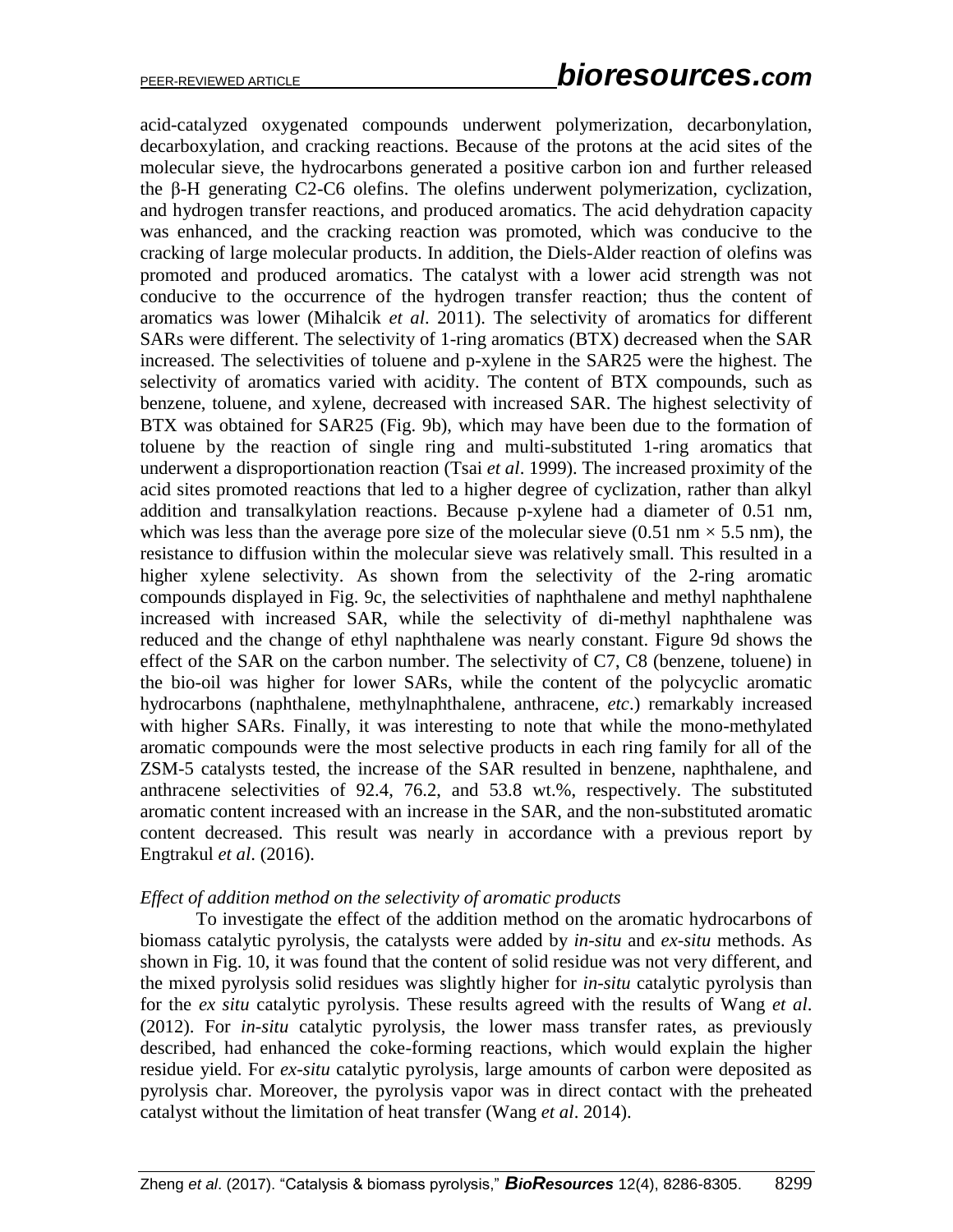PEER-REVIEWED ARTICLE *bioresources.com*



**Fig. 10.** (a) Aromatic products distribution, (b) selectivity, and (c) carbon number for *in situ* and *ex situ* catalytic pyrolysis

The composition and selectivity of the bio-oil exhibited large differences for *insitu* and *ex-situ* catalytic pyrolysis. The selectivities of benzene, toluene, xylene, and other single ring aromatics were larger in *ex-situ* catalytic pyrolysis. The *S*BTXE was 69 wt.% for *ex-situ* catalytic pyrolysis, which was much higher compared to the 27.51 wt.% for *in-situ* catalytic pyrolysis. However, *in-situ* catalytic pyrolysis generated more derivatives and C10+ polyaromatics due to the different solid particle sizes and heat transfer limitations. The formation of higher oxygenated products and faster desorption of aromatic hydrocarbon products from the acid sites of the zeolite catalyst during *ex-situ* catalytic pyrolysis might explain the lower yields of polyaromatics compared with *in-situ* catalytic pyrolysis (Nguyen *et al*. 2013). The small molecule olefins had no time to reorganize to produce large aromatic molecules because the generated pyrolysis gas mixed with the purge gas as it reformed, which resulted in pyrolytic vapor dilution, and there was also short contact time with the catalyst. This resulted in a decrease in the content of polyaromatics from *in-situ* catalytic pyrolysis. As a result of the suppressed mass transfer, monocyclic aromatics had more readily methylated and oligomerized to larger aromatics during *in-situ* pyrolysis.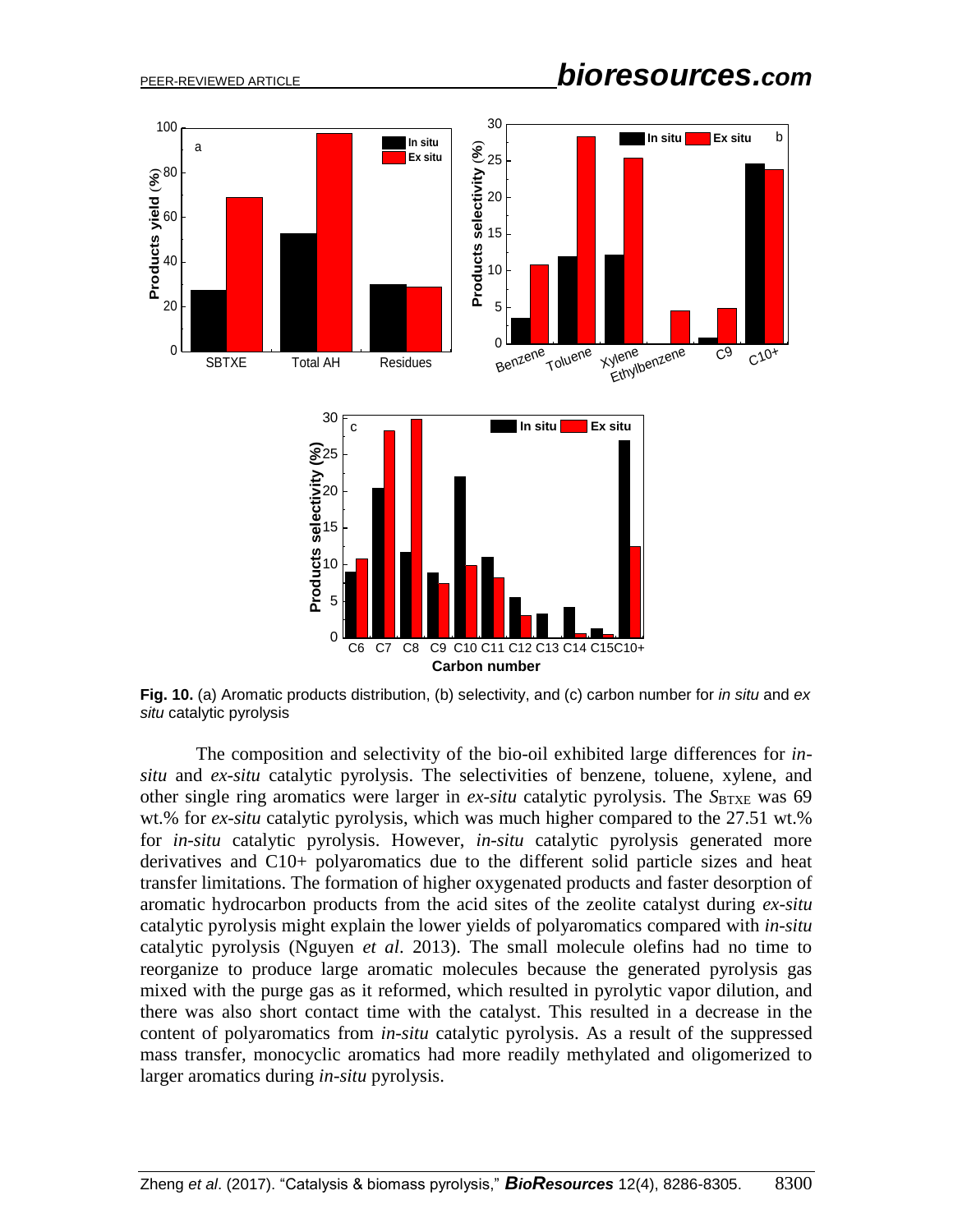# PEER-REVIEWED ARTICLE *bioresources.com*

*Effect of catalyst amount on the selectivity of aromatic products*

Biomass to catalyst ratios of 1:1, 1:2, 1:3, and 1:5 were used to investigate the effect of catalyst amount on the performance of *ex-situ* pyrolysis. Figure 11 shows the aromatic selectivity as a function of the biomass to catalyst ratios. With an increase in the amount of catalyst, the selectivities of benzene, toluene, and  $S_{BTXE}$  increased slightly. The selectivities of naphthalene and its derivatives also slightly increased, but the difference was not remarkable. With increased proportions of the catalyst, the volatile compounds content of the biomass was exposed to the catalyst with a greater probability, which increased the probability of the formation of aromatic compounds. However, when the amount of catalyst was further increased, secondary cracking on the catalyst surface took place, *i.e.*, the condensation of single aromatic rings occurred, which formed polyaromatic compounds. At the same time, because of the bio-oil covering the catalyst surface, the yield of bio-oil decreased. However, the amount of catalyst did not remarkably change the selectivity of the aromatics, which was consistent with the results of previous reports (Wang *et al*. 2012; Vichaphund *et al*. 2014).



**Fig. 11.** Effect of the biomass to catalyst ratio on the products distribution

### *Effect of catalyst regeneration*

Figure 12 shows the selectivity of bio-oil with a catalyst used multiple times. As shown in Fig. 12 and Table 5, after the third round with the same catalyst, the BTXE selectivity fell to 43.4 wt.%, which was lower compared with the 69 wt.% from the first round. The phenolic and oxygen-containing compounds and oxygen content all increased, which was associated with the coking and deactivation of the catalyst. The residual carbon remained on the catalyst activity center that resulted in the reduction of catalyst activity, and it reduced the selectivity of the monocyclic aromatics, which was consistent with the results given in Table 5. As the number of times the catalyst was used increased, the carbon content gradually reduced, the oxygen content increased in the bio-oil, and the calorific value was reduced from 31.6 MJ/kg to 27.9 MJ/kg. However, the element contents of the bio-oil for the regenerated catalyst were similar to that of the first use of the catalyst. This demonstrated that the activity of the catalyst was essentially fully recovered after regeneration, thus the catalyst had a better stability.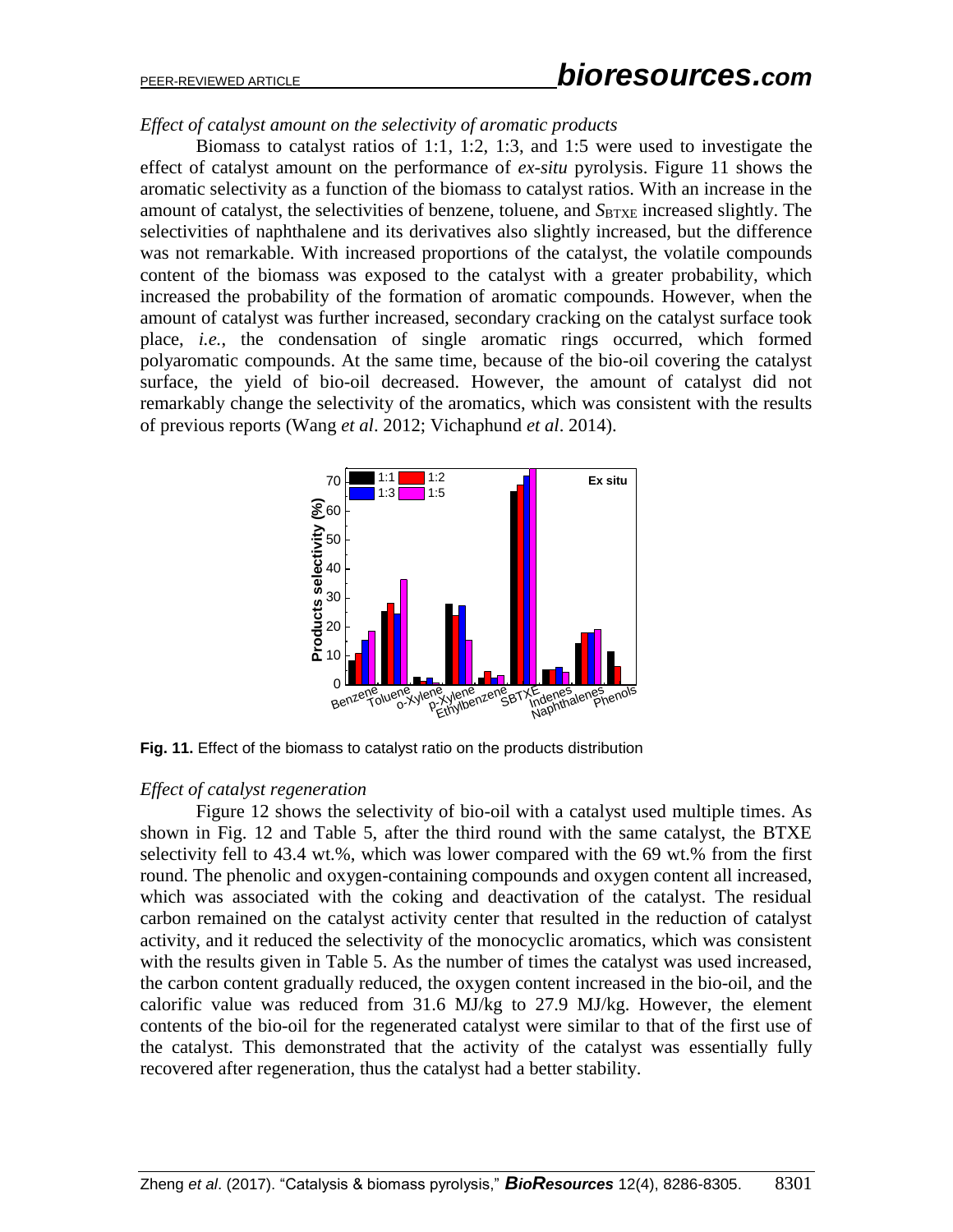

**Fig. 12.** Selectivity of the bio-oil when a catalyst was used numerous times

| <b>Table 5.</b> Element Analysis of the Different Upgraded Bio-oils with Multiple Runs |  |
|----------------------------------------------------------------------------------------|--|
| of a Catalyst                                                                          |  |

| Samples          | С     | н    | N    | O <sup>a</sup> | H/C Mole Ratio | O/C Mole<br>Ratio | HHV (MJ/kg) |
|------------------|-------|------|------|----------------|----------------|-------------------|-------------|
| <b>Blank</b>     | 55.58 | 7.64 | 1.28 | 35.50          | 1.65           | 0.48              | 24.72       |
| RUN <sub>1</sub> | 68.97 | 8.26 | 1.12 | 21.65          | 1.44           | 0.24              | 31.55       |
| RUN <sub>2</sub> | 65.82 | 8.27 | 1.20 | 24.71          | 1.51           | 0.28              | 30.17       |
| RUN <sub>3</sub> | 61.26 | 8.14 | 1.15 | 29.45          | 1.59           | 0.36              | 27.93       |
| Regeneration     | 64.07 | 8.12 | 1.06 | 26.75          | 1.52           | 0.31              | 29.17       |

a: By difference

# **CONCLUSIONS**

- 1. As the SAR increased, the catalyst pore volume and average pore diameter increased, the total acidity and catalytic activity decreased, and the yield of bio-oil increased. The gas yield, calorific value, and moisture content were reduced.
- 2. As the SAR decreased, the content of BTXE increased noticeably, and the content of condensed aromatics decreased. At the same time, different compounds displayed different selectivities. The benzene, toluene, and xylene selectivities increased noticeably, and the naphthalene and methylnaphthalene selectivities decreased. An increase in the SAR increased the substituted aromatic content, but decreased the unsubstituted aromatic content.
- 3. The *ex-situ* catalytic pyrolysis with a higher content of aromatic hydrocarbons displayed better selectivity of single ring aromatic hydrocarbons than *in-situ* catalytic pyrolysis. In addition, the solids yield and selectivity of polycyclic aromatic hydrocarbons in *ex-situ* catalytic pyrolysis were lower than in *in-situ* catalytic pyrolysis.
- 4. When the pyrolysis temperature was 450  $^{\circ}$ C, the catalytic temperature was 550  $^{\circ}$ C, the nitrogen flow rate was 150 mL/min, and the SAR was 25, the content of the biooil was the lowest, and the non-condensable gases content was the highest. At the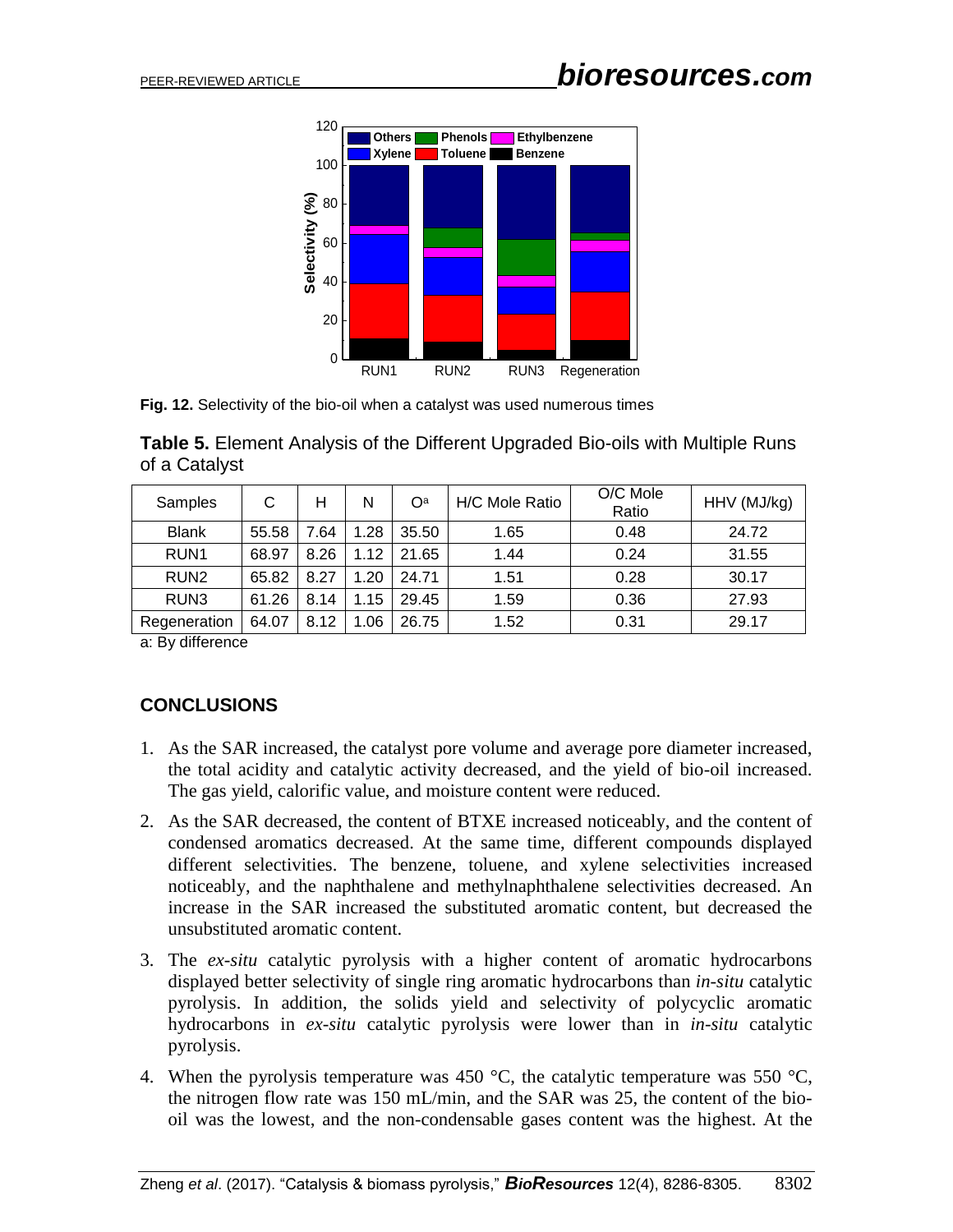same time, the calorific value increased 27.7 wt.% and the water content of the bio-oil was 6.8 wt.%, and the single ring aromatics BTXE selectivity was highest at 69 wt.%.

# **ACKNOWLEDGMENTS**

This work was supported by the Key Laboratory of Bio-based Material Science & Technology (Northeast Forestry University), Ministry of Education (Grant No. SWZCL2016-08), the National Natural Science Foundation of China (31670599), the 948 project (Grant No. 2013-4-08) in the State Forestry Administration, the Special Fund for Renewable Energy Development in the Yunnan Province (Yunnan Finance Industry No. (2015) 86), the Yunnan Provincial Department of Education Major Project of Scientific Research Foundation (Grant No. ZD2014012).

# **REFERENCES CITED**

- Acikgoz, C., and Kockar, O. M. (2007). "Flash pyrolysis of linseed (*Linum usitatissimum* L.) for production of liquid fuels," *J. Anal. Appl. Pyrol.* 78(2), 406-412. DOI: 10.1016/j.jaap.2006.10.007
- Al-Dughaither, A. S., and de Lasa, H. (2014). "HZSM-5 zeolites with different SiO2/Al2O<sup>3</sup> ratios. Characterization and NH<sup>3</sup> desorption kinetics," *Ind. Eng. Chem. Res.* 53(40), 15303-15316. DOI: 10.1021/ie4039532
- Amutio, M., Lopez, G., Artetxe, M., Elordi, G., Olazar, M., and Bilbao, J. (2012). "Influence of temperature on biomass pyrolysis in a conical spouted bed reactor," *Resour. Conserv. Recy.* 59, 23-31. DOI: 10.1016/j.resconrec.2011.04.002
- ASTM E871 (1982). "Standard test method for moisture analysis of particulate wood fuels," ASTM International, West Conshohocken, USA
- ASTM E 872(1998). "Test method for volatile matter in the analysis of particulate wood fuels," ASTM International, West Conshohocken, USA.
- ASTM E1755 (2001). "Standard test method for ash in biomass," ASTM International, West Conshohocken, USA.
- Carlson, T. R., Tompsett, G. A., Conner, W. C., and Huber, G. W. (2009). "Aromatic production from catalytic fast pyrolysis of biomass-derived feedstocks," *Top. Catal.* 52(3), 241-252. DOI: 10.1007/s11244-008-9160-6
- Channiwala, S. A., and Parikh, P. P. (2002). "A unified correlation for estimating HHV of solid, liquid and gaseous fuels," *Fuel* 81(8), 1051-1063. DOI: 10.1016/S0016- 2361(01)00131-4
- Chen, X. Q., Wang, Z. M., and Xiao, J. X. (2011). "*In-situ* crystallization of ZSM-5 zeolite and catalytic cracking performance for naphtha," *Chemical Reaction Engineering and Technology* 27(6), 481-487.
- Foster, A. J., Jae, J., Cheng, Y. T., Huber, G. W., and Lobo, R. F. (2012). "Optimizing the aromatic yield and distribution from catalytic fast pyrolysis of biomass over ZSM-5," *Appl. Catal. A-Gen*. 423, 154-161. DOI: 10.1016/j.apcata.2012.02.030
- Haw, J. F. (2002). "Zeolite acid strength and reaction mechanisms in catalysis," *Phys. Chem. Chem. Phys.* 4(22), 5431-5441. DOI: 10.1039/B206483A
- Huang, W., Gong, F., Fan, M., Zhai, Q., Hong, C., and Li, Q. (2012). "Production of light olefins by catalytic conversion of lignocellulosic biomass with HZSM-5 zeolite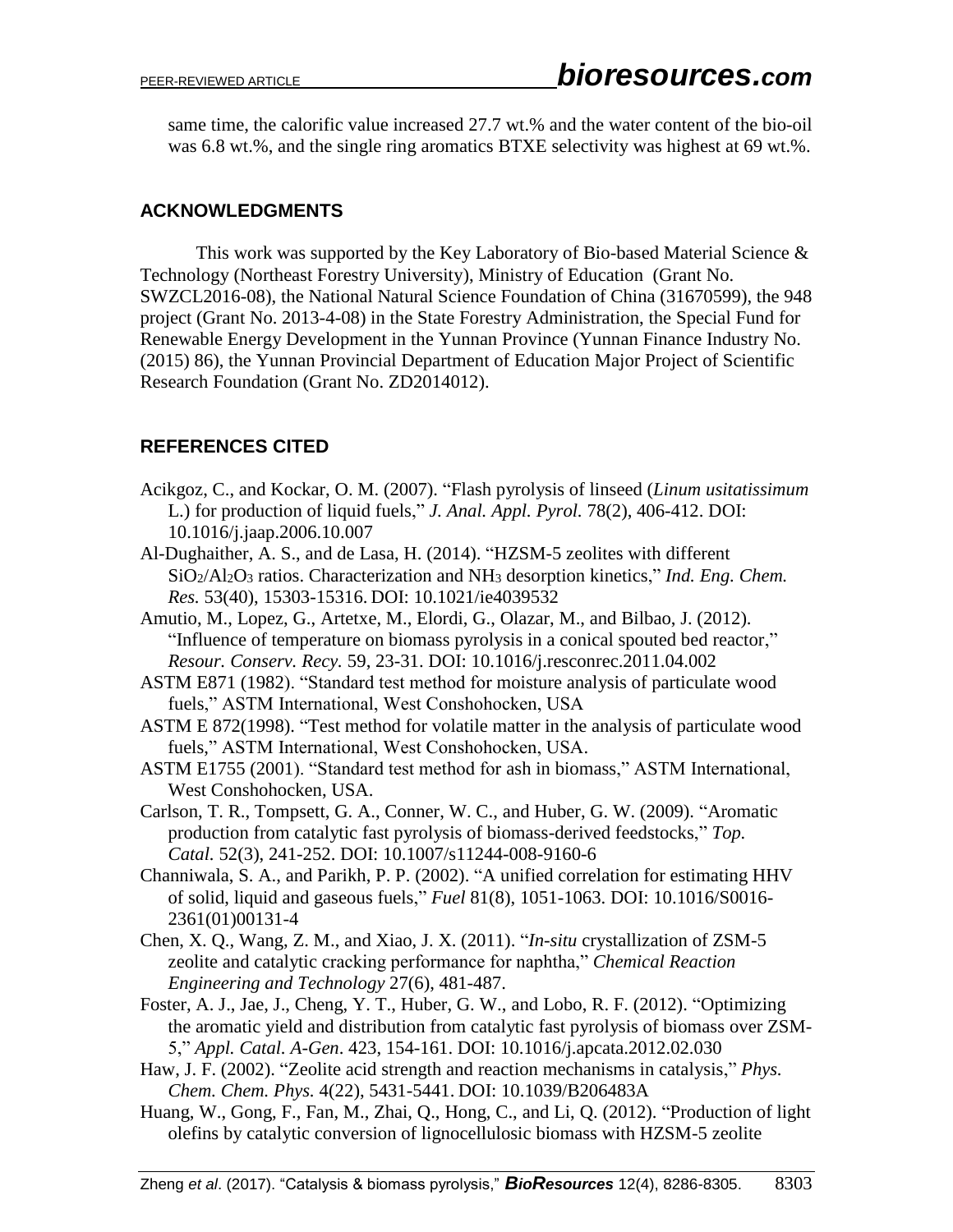impregnated with 6 wt.% lanthanum," *Bioresource Technol.* 121, 248-255. DOI: 10.1016/j.biortech.2012.05.141

- Huber, G. W., Iborra, S., and Corma, A. (2006). "Synthesis of transportation fuels from biomass: Chemistry, catalysts, and engineering," *Chem. Rev.* 106(9), 4044-4098. DOI: 10.1021/cr068360d
- Jae, J., Coolman, R., Mountziaris, T. J., and Huber, G. W. (2014). "Catalytic fast pyrolysis of lignocellulosic biomass in a process development unit with continual catalyst addition and removal," *Chem. Eng. Sci.* 108, 33-46. DOI: 10.1016/j.ces.2013.12.023
- Kim, J. -Y., Lee, J. H., Park, J., Kim, J. K., An, D., Song, I. K., and Choi, J. W. (2015). "Catalytic pyrolysis of lignin over HZSM-5 catalysts: Effect of various parameters on the production of aromatic hydrocarbon," *J. Anal. Appl. Pyrol.* 114, 273-280. DOI: 10.1016/j.jaap.2015.06.007
- Kunkes, E. L., Simonetti, D. A., West, R. M., Serrano-Ruiz, J. C., Gärtner, C. A., and Dumesic, J. A. (2008). "Catalytic conversion of biomass to monofunctional hydrocarbons and targeted liquid-fuel classes," *Science.* 322(5900), 417-421. DOI: 10.1126/science.1159210
- Mihalcik, D. J., Mullen, C. A., and Boateng, A. A. (2011). "Screening acidic zeolites for catalytic fast pyrolysis of biomass and its components," *J. Anal. Appl. Pyrol.* 92(1), 224-232. DOI: [10.1016/j.jaap.2011.06.001](https://doi.org/10.1016/j.jaap.2011.06.001)
- Mukarakate, C., Watson, M. J., ten Dam, J., Baucherel, X., Budhi, S., Yung, M. M., and Nimlos, M. R. (2014). "Upgrading biomass pyrolysis vapors over β-zeolites: Role of silica-to-alumina ratio," *Green Chem*. 16(12), 4891-4905. DOI: 10.1039/C4GC01425A.
- Murata, K., Liu, Y., Inaba, M., and Takahara, I. (2012). "Catalytic fast pyrolysis of jatropha wastes," *J. Anal. Appl. Pyrol*. 94, 75-82. DOI: 10.1016/j.jaap.2011.11.008
- Nguyen, T. S., Zabeti, M., Lefferts, L., Brem, G., and Seshan, K. (2013). "Catalytic upgrading of biomass pyrolysis vapours using faujasite zeolite catalysts," *Biomass Bioenerg.* 48, 100-110. DOI: 10.1016/j.biombioe.2012.10.024
- Ramaiah, K. P., Satyasri, D., Sridhar, S., and Krishnaiah, A. (2013). "Removal of hazardous chlorinated VOCs from aqueous solutions using novel ZSM-5 loaded PDMS/PVDF composite membrane consisting of three hydrophobic layers," *J. Hazard. Mater.* 261, 362-371. DOI: 10.1016/j.jhazmat.2013.07.048
- Shen, D., Zhao, J., and Xiao, R. (2016). "Catalytic transformation of lignin to aromatic hydrocarbons over solid-acid catalyst: Effect of lignin sources and catalyst species," *Energ Convers Manage* 124, 61-72.DOI: [10.1016/j.enconman.2016.06.067](https://doi.org/10.1016/j.enconman.2016.06.067)
- Shirazi, L., Jamshidi, E., and Ghasemi, M. R. (2008). "The effect of Si/Al ratio of ZSM-5 zeolite on its morphology, acidity and crystal size," *Cryst. Res. Technol.* 43(12), 1300-1306. DOI: 10.1002/crat.200800149
- Sluiter, A., Hames, B., Ruiz, R., Scarlata, C., Sluiter, J., Templeton, D., and Crocker, D. (2008). *Determination of Structural Carbohydrates and Lignin in Biomass* (NREL/TP-510-42618), U. S. Department of Agriculture National Renewable Energy Laboratory, Golden, CO, USA.
- Tsai, T. -C., Liu, S.-B., and Wang, I. (1999). "Disproportionation and transalkylation of alkylbenzenes over zeolite catalysts," *Appl. Catal. A-Gen.* 181(2), 355-398. DOI: 10.1016/S0926-860X(98)00396-2
- Vichaphund, S., Aht-ong, D., Sricharoenchaikul, V., and Atong, D. (2014). "Catalytic upgrading pyrolysis vapors of Jatropha waste using metal promoted ZSM-5 catalysts: